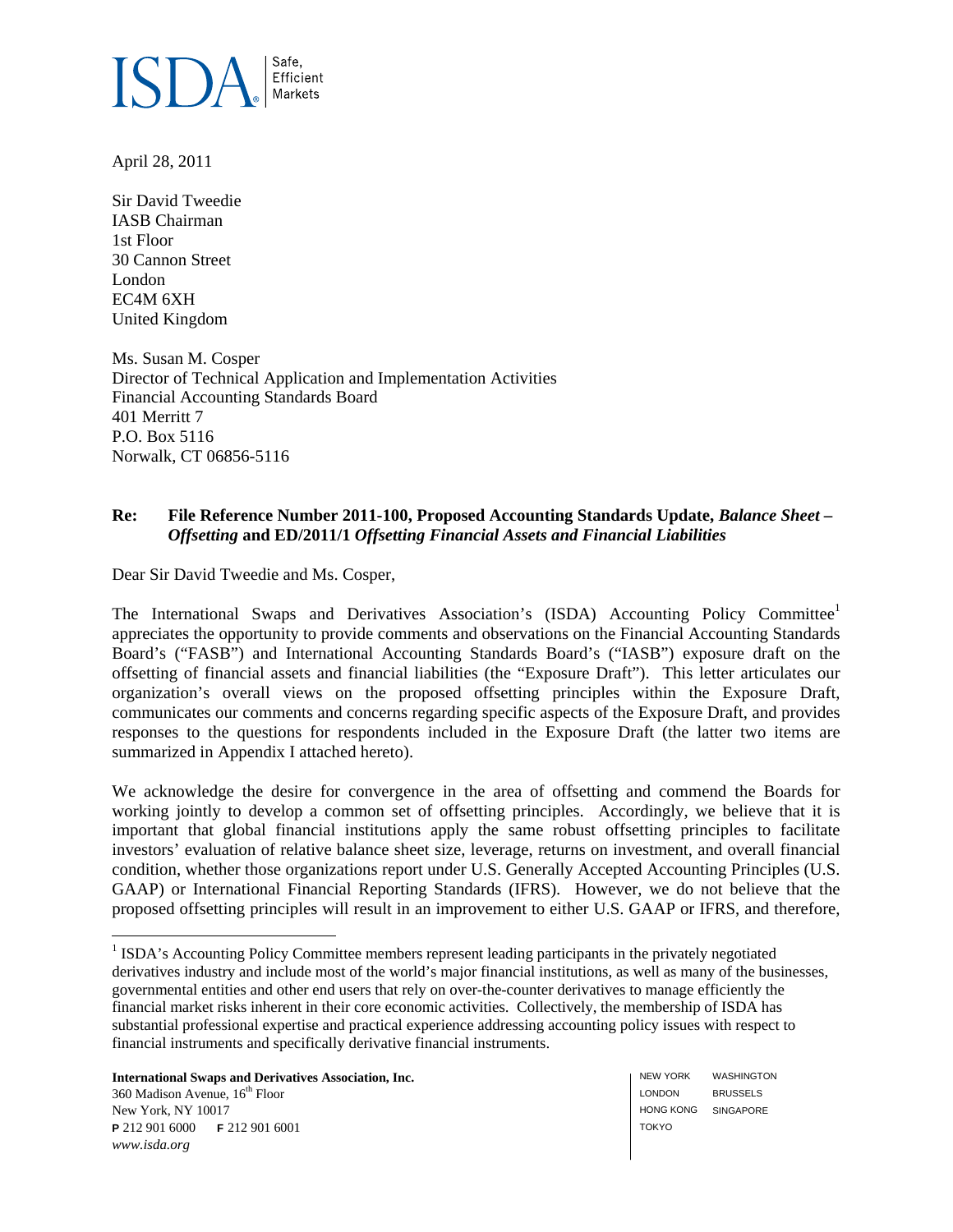we would not support the Boards' chosen approach for achieving convergence. As discussed during our meetings with members of the FASB and IASB Boards during the outreach process, ISDA favors the current U.S. GAAP offsetting principles in ASC 210-20-45 and ASC 815-10-45 (formerly FASB Interpretations Nos. 39 and 41) and believes that the principles that underscore the aforesaid standards, in conjunction with adequate disclosures, provide the best reflection of an entity's solvency, and its exposure to credit and liquidity risk for both derivatives and repurchase agreements. Therefore, we strongly recommend that the Boards reconsider their decisions reached under the project and develop a set of principles that reflect the unique nature of derivative instruments which would provide a more meaningful balance sheet netting framework.

### **Key messages:**

- The proposed principles within the Exposure Draft do not provide the most faithful representation of an entity's financial position, solvency, and its exposure to credit and liquidity risk, and will not improve the decision usefulness of financial statements. The balance sheet gross-up that results from application of the Exposure Draft's provisions will misrepresent and obscure the real economic risks of certain companies; especially those that operate in the financial services sector. Consequently, riskier financial assets that bear considerably more credit and liquidity risk (e.g., certain loans receivable, certain debt securities, etc.) may appear less significant in relation to balance sheets that are substantially larger in size due to the gross-up of derivatives and repurchase agreements (which, in many cases, are secured by cash collateral or similar security interests). We believe that the most effective method for transparently portraying the underlying risks (including credit, liquidity and market risks) associated with derivative and securities financing activities is through a combination of qualitative and quantitative disclosures.
- Individual derivative transactions that are subject to a single enforceable master netting agreement or its equivalent should be eligible for offsetting in the balance sheet on the basis that such financial statement presentation is most faithfully representative of an entity's resources and claims (and therefore provides the most decision useful information). The basis for our view is that, upon termination of transactions subject to a master netting arrangement, the individual derivative receivables do not represent resources to which general creditors have rights and individual derivative payables do not represent claims that are parri passu to the claims of general creditors. Upon termination of a contract by the nondefaulting party, derivative asset "resources" are unavailable to satisfy other claims; further, the net termination amount (including collateral amounts) under the Close Out Netting provisions of the ISDA Master Agreement is not subject to stay under bankruptcy laws which govern the most significant capital markets, unlike other claims. On a going concern basis, the presentation of derivative receivables and payables that are subject to a legally enforceable master netting arrangement on a gross basis is also misleading based on how the collateral arrangements that accompany master netting arrangements function. If the Boards retain the current offsetting proposals, we believe it is critical that the financial statement line item(s) that contains gross derivative assets presented on the balance sheet (or, at minimum, in the footnotes to the financial statements) contain cautionary language highlighting that a large portion of the assets within the balance sheet is not available to the general creditors, but instead only to derivative counterparties. Our views regarding the merits of a master netting arrangement are more fully articulated in our letter to the FASB and IASB dated November 15,  $2010^2$  as well as Appendix I of this letter.

 2 http://www.isda.org/speeches/comments2010.html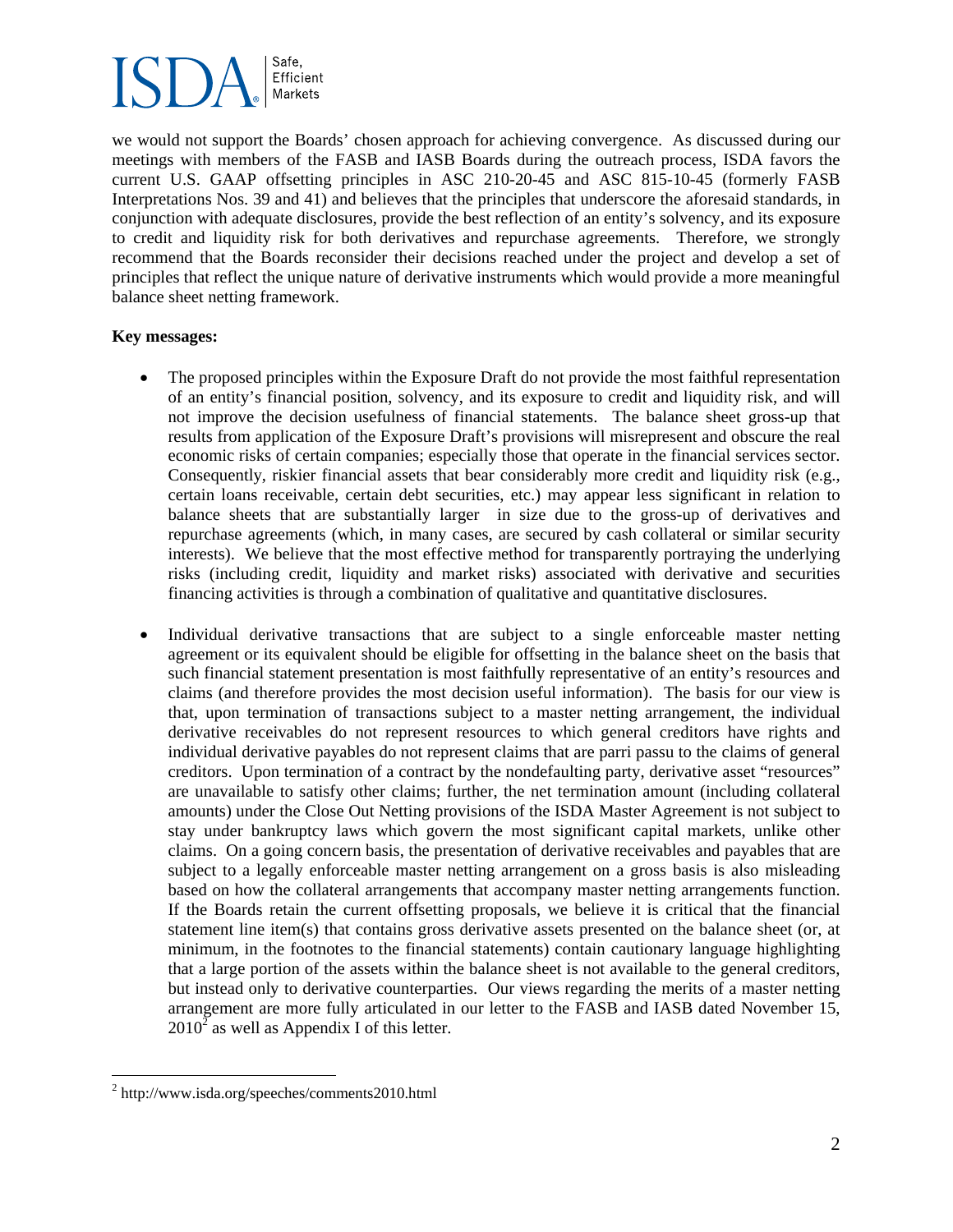- The proposed definition of "simultaneous settlement" would require certain centrally cleared transactions to settle at the "same moment". As virtually none of the securities clearance systems in the global financial markets operate in a way that ensures that all transactions settle "at the same moment", as would be required in order to qualify for offsetting under the Exposure Draft, the proposal will significantly change practice under both current U.S. GAAP and IFRS with respect to repurchase agreements. We believe that the principle for when such transactions (i.e., those transacted through centrally cleared market mechanisms) can be offset in the statement of financial position should be grounded in risk management and legal rights and not a rule based on the passage of time. We therefore strongly recommend that the Boards develop a principle for "simultaneous settlement" that is grounded in the substantial elimination of credit and liquidity risk along with a right of offset, much like the principles in ASC 210-20-45 (formerly FIN 41) and the interpretation by many IFRS preparers of paragraph 48 of IAS 32.
- We disagree with the rules based, "one size fits all" requirements for how companies should account for collateral and variation margin that secures exchange traded, centrally cleared and bilateral over-the-counter derivatives. Given that variation margin transferred under many U.S. and European exchange-traded products (e.g., futures and listed options) is treated by the rules of many organized exchanges as settlement, we strongly recommend deletion of any specific reference to *exchange traded futures* in paragraph C14 of the Exposure Draft. We recommend that the Boards replace the language in paragraph C14 with principles that require the presentation of collateral to be the same as any other eligible assets or liabilities based on principles grounded in the usefulness of the information presented in the statement of financial position. In an era of unprecedented change in the over-the-counter derivatives market we believe that a principles-based approach for determining the accounting for collateral and variation margin would provide the most faithful representation of these arrangements as they continue to develop and evolve.
- ISDA is generally supportive of the netting of individual cash flows that arise under derivative instruments, but we believe that in most, if not all cases, net presentation of all of the related cash flows associated with the instruments would provide more useful information. If it is the Boards' intent that the offsetting criteria requirements are to apply to individual payments within a financial instrument, then this raises two concerns:
	- 1) Operationality For reporting purposes, entities under U.S. GAAP generally net on the basis of the conditional closeout netting and not on the basis of whether the individual, contractually scheduled cash flows of two or more derivatives will be settled net (herein referred to as "payment netting"). Therefore systems and processes are not in place to perform this level of analysis. As the proposed offsetting principles would require an entity to offset payments that meet the netting criteria (versus simply making an accounting policy choice), the proposed guidance will give rise to significant operational challenges and would necessitate the implementation of significant changes to systems and data capture processes to thoroughly analyze all future cash payments between an entity and its counterparties. As such, the requirement to net certain individual payments arising under two or more derivatives raises complexities that should be addressed by the Boards through conducting further due process on this matter such as user and preparer outreach and field testing to determine the costs and benefits of such a requirement and/or to further clarify or refine the requirement.
	- 2) Application of proposed principles Depending on the level at which the proposed offsetting guidance should be applied (the entire derivative asset or derivative liability or individual payments associated with a derivative asset or derivative liability), the proposed guidance could produce different financial statement results and, in certain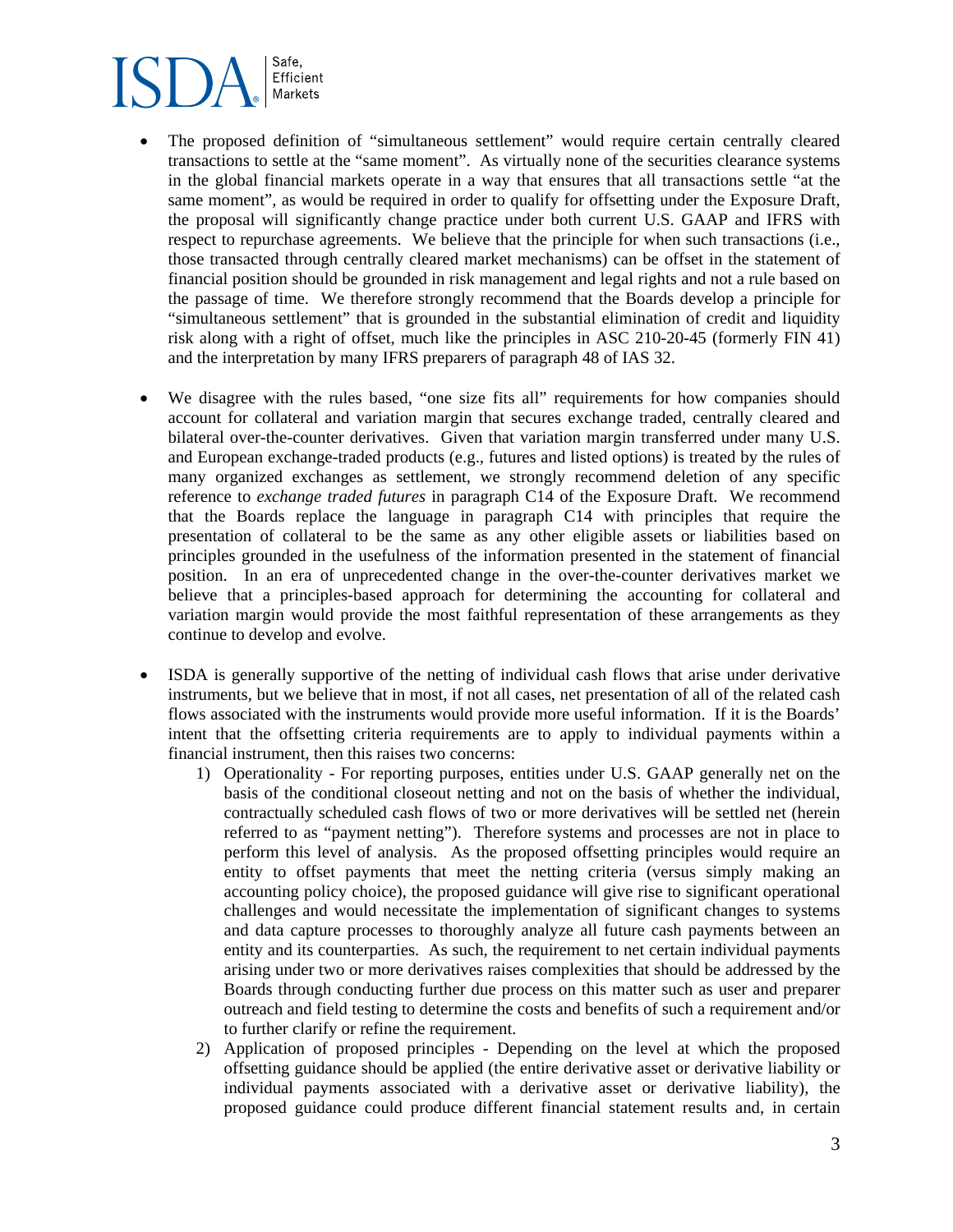cases, could yield counterintuitive results (i.e., higher balance sheet amounts after netting than before netting, as illustrated in comment # 15 within Appendix I to this letter). Even if netting by contractually scheduled cash flow payment date is permitted, there are different possible interpretations of how to determine the **net amount** described in paragraph 6 of the Exposure Draft and thus different methods by which payments could set-off in the balance sheet. If the Boards are to maintain the approach set out in the Exposure Draft, we recommend that the Boards provide clarity as to how payment netting should be applied.

- We find that certain of the proposed disclosures are duplicative of those required by other U.S. GAAP standards or IFRS, reach beyond the intended scope of the project, and are in some cases, nonoperational. Specifically, we believe that the disclosures should focus on showing clearly and concisely the amounts netted in the balance sheet and should not attempt to show the credit risk exposure of certain asset balances, as this is addressed already by the disclosure requirements in ASC 310-10-50 for financing receivables. Moreover, the basis for how the disclosures improve the usefulness of financial statements is not adequately explained. Furthermore, in our view the preparation costs of these disclosures would far exceed the benefits derived.
- Regarding the effective date and transition, in ISDA's view, if the final standard substantially reflects the proposals included in the Exposure Draft, our members would need at least two to three years from the end of the calendar year in which the final standard is issued (i.e., no earlier than January 1, 2015) to evaluate the impact of the Exposure Draft on processes, systems and the financial statements, and prepare for and implement the necessary changes needed to comply with the new guidance. If the final standard substantially reflects the Exposure Draft we would not support retroactive application as it is our view that there is limited usefulness in providing comparative information for standards that only impact an entity's statement of financial position, such is the case with offsetting, further supported by the fact that information regarding an entity's gross derivative positions is already available in financial statement footnotes under U.S. GAAP (and to some degree IFRS). If, however, the Boards agree to converge their offsetting standard based on current U.S. GAAP netting principles, and limit the scope of the proposed disclosures such that they apply only to financial instruments where an entity has the intent to offset (and do not require the disclosure of CVA and DVA by each class of instrument), we would likely be able to implement the proposed changes within a relatively short period (e.g., one to two years from the end of the calendar year in which the final standard is issued), and further, we would not object to the proposed transition guidance.
- Paragraphs C2, C7 and C9 of the Exposure Draft would appear to permit netting of individual payments across contracts. However, paragraphs BC 52 and BC 53 within the Basis for Conclusions suggest that the Boards intend for the proposed offsetting criteria to be applied at the unit of account/instrument level, and therefore in order for an entity to demonstrate its intention to net settle, a financial asset and a financial liability must have the same maturity date and same payment dates. If the offsetting criteria are to be applied at the instrument level, the proposed netting framework will have the following impact:
	- a. Prohibit the netting of selected payments within a single derivative transaction and across financial instruments with the same counterparty where some but not all of the cash flows occur on the same date, and
	- b. Prohibit the netting of most centrally-cleared derivatives which would represent a significant change to current U.S. GAAP and IFRS practices and make entities appear to be exposed to increased risk via the grossing up of derivatives on the balance sheet even though they have economically reduced their exposure to liquidity and credit risk.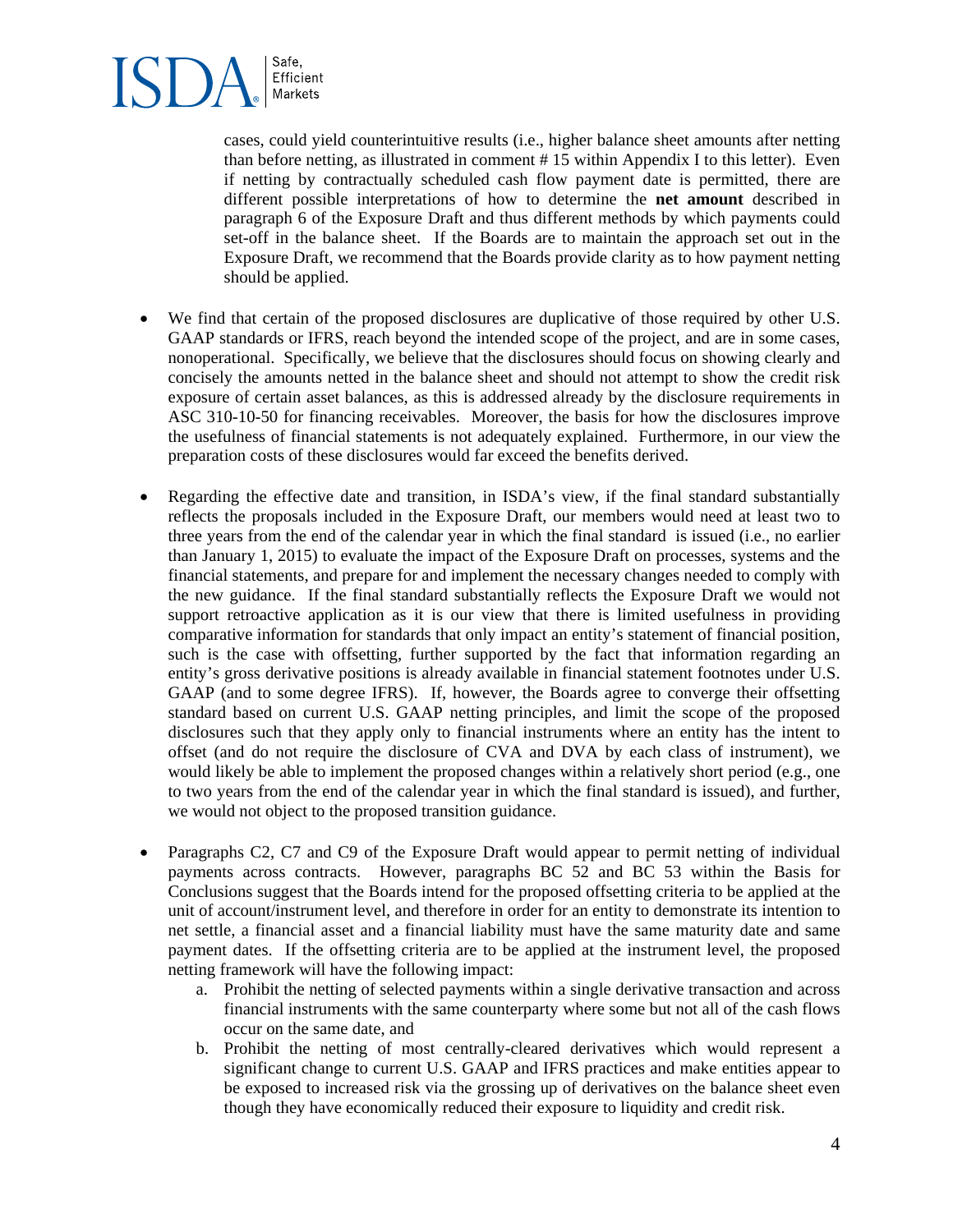

If the Boards intend to require that financial instruments have the same maturity and payment dates in order to be offset in the balance sheet, we urge the Boards to reconsider their proposal and build a netting principle that is focused on the reduction of liquidity and credit risk— rather than rules—so that the reporting of financial instrument transactions in the balance sheet reflects the true economic risks to which the reporting entity is exposed. If the Boards reject our recommendation, we strongly urge the Boards to clearly articulate their full intentions in the body of the standard rather than in the basis for conclusions.

 For our members that prepare U.S. GAAP financial statements, the elimination of broker-dealer industry practices in ASC Topic 940 regarding netting of receivables and payables related to unsettled regular-way securities transactions represents a significant change in accounting practice and will (i) give rise to significant costs to create systems/processes to identify transaction counterparties prior to settlement date and apply the Exposure Draft's proposed provisions to each counterparty transaction, and (ii) produce a financial statement result that is no better (i.e., no more decision useful) than permitting brokers and dealers of securities to net brokerage payables and receivables. Given that the time period between trade date and settlement date is very brief (typically two to three days), the fact that settlement with the securities clearing organizations in most major markets occurs on a net basis, and the fact that securities brokers and dealers have robust controls in place to identify and account for failed trades (which are presented gross in the statement of financial position), we see little benefit in requiring entities to apply the proposed offsetting criteria to the individual transactions that underlie the brokerage payables and receivables (which in certain periods can exceed thousands of transactions at any given balance sheet date).

In Appendix I attached hereto, we have provided ISDA's specific comments on the Exposure Draft's provisions. We hope you find ISDA's comments informative and useful. Should you have any questions or desire further clarification on any of the matters discussed in this letter, please do not hesitate to contact the undersigned.

Daniel Palomaki

Daniel Palomaki Tom Wise Citigroup HSBC International Swaps and Derivatives Association 212 816 0572 44 20 7991 9480

*Chair, N.A. Accounting Policy Committee Chair, European Accounting Policy Committee* International Swaps and Derivatives Association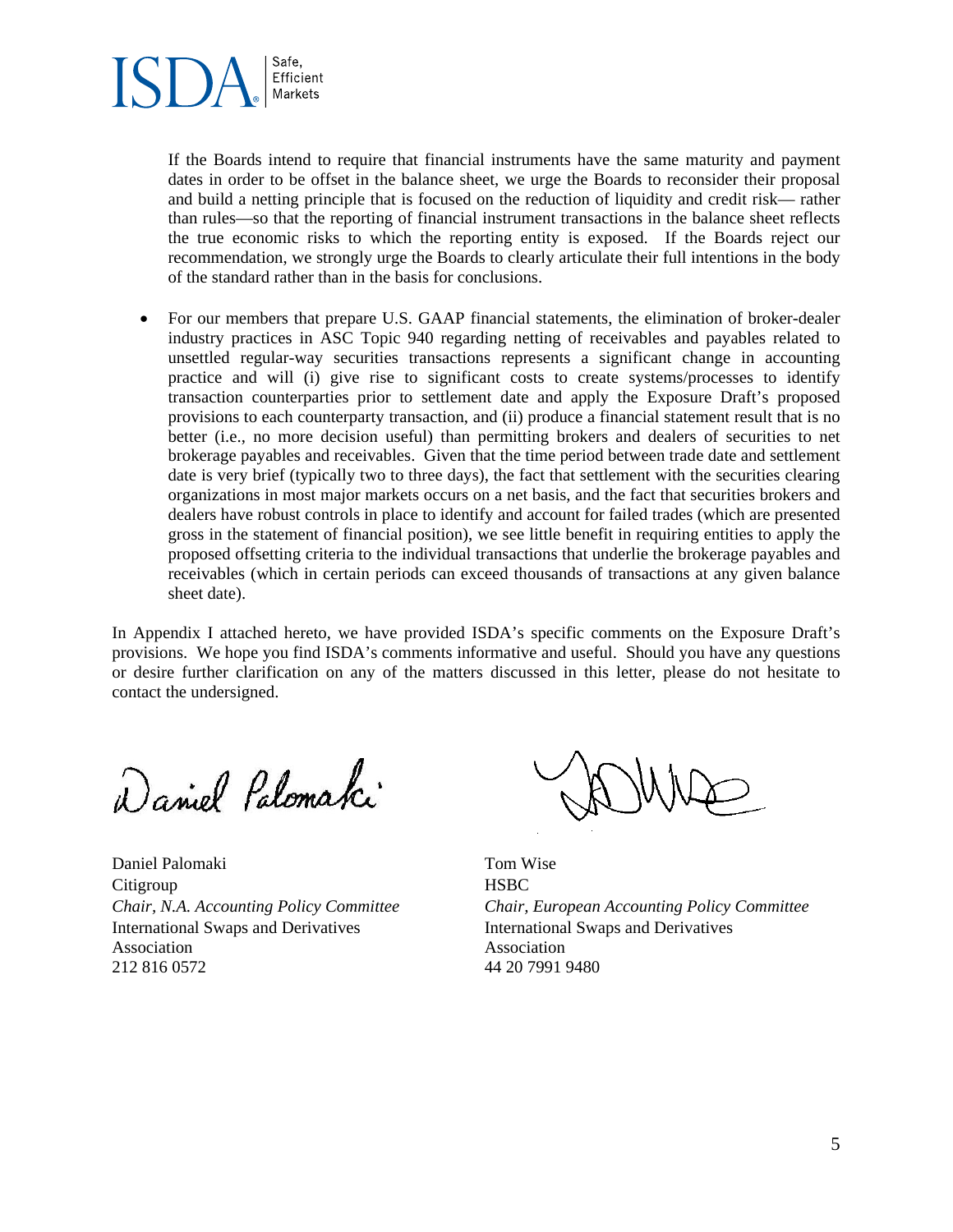

### **Appendix I**

### **1. Offsetting Principles – General**

We acknowledge the desire for convergence in the area of offsetting and commend the Boards for working jointly to develop a common set of offsetting principles. However, we do not believe that the proposed principles will result in an improvement to financial reporting under U.S. GAAP or IFRS. ISDA continues to be supportive of the current U.S. GAAP offsetting principles in ASC Topic 210-20-45 and ASC Topic 815-10-45 (formerly FIN 39 and FIN 41) and believes that the principles that underscore those standards, in conjunction with adequate disclosures, provide the best reflection of an entity's credit, liquidity, and solvency risk for both derivatives and repurchase agreements. ISDA is of the view that current U.S. GAAP netting:

- Is the best reflection of a company's credit, liquidity and solvency risk,
- Has been thoroughly tested throughout the economic cycle,
- Provides users of financial statements (i.e., investors, creditors, lenders and other stakeholders) meaningful balance sheet figures to understand better how derivatives are transacted and reported.

As there was no clear consensus among financial statement users as to whether gross or net presentation is more useful, we must question whether the proposal would meet the needs of users who do support offsetting and whether there is sufficient justification to abandon the current U.S. GAAP model which has been tested during one of the most severe global economic crises in recent history. If the Boards do not agree to converge based on the current U.S. GAAP offsetting model, we would support convergence based on one of the two following alternatives (in their stated order of priority):

- 1) Develop an offsetting model that is based on the current offsetting principles in U.S. GAAP and IFRS for certain types of financial instruments. ISDA would support a model that would require netting:
	- a. For all collateralized (bilateral over-the-counter, exchange traded, and centrally cleared) derivatives in cases where there is daily posting of cash collateral/variation margin and the right to offset the derivative positions and cash collateral is legally enforceable (in the event of an early termination event such as bankruptcy), and
	- b. For all other contracts only in situations where the criteria in current IFRS (as commonly interpreted) are met.

The principle underpinning this approach would be based on the reduction of the counterparty's exposure to credit risk and liquidity risk through the posting of high-credit quality and liquid collateral/margin. Under this model, the substance of the collateral/margin procedures would drive the presentation in the statement of financial position.

2) Develop an offsetting model based on the concepts of linked presentation: ISDA would support the adoption of a converged offsetting model that requires linked presentation for derivatives and repurchase agreements where credit and liquidity risk are managed on a net counterparty basis (and would, at minimum, intend to settle net upon default of the counterparty).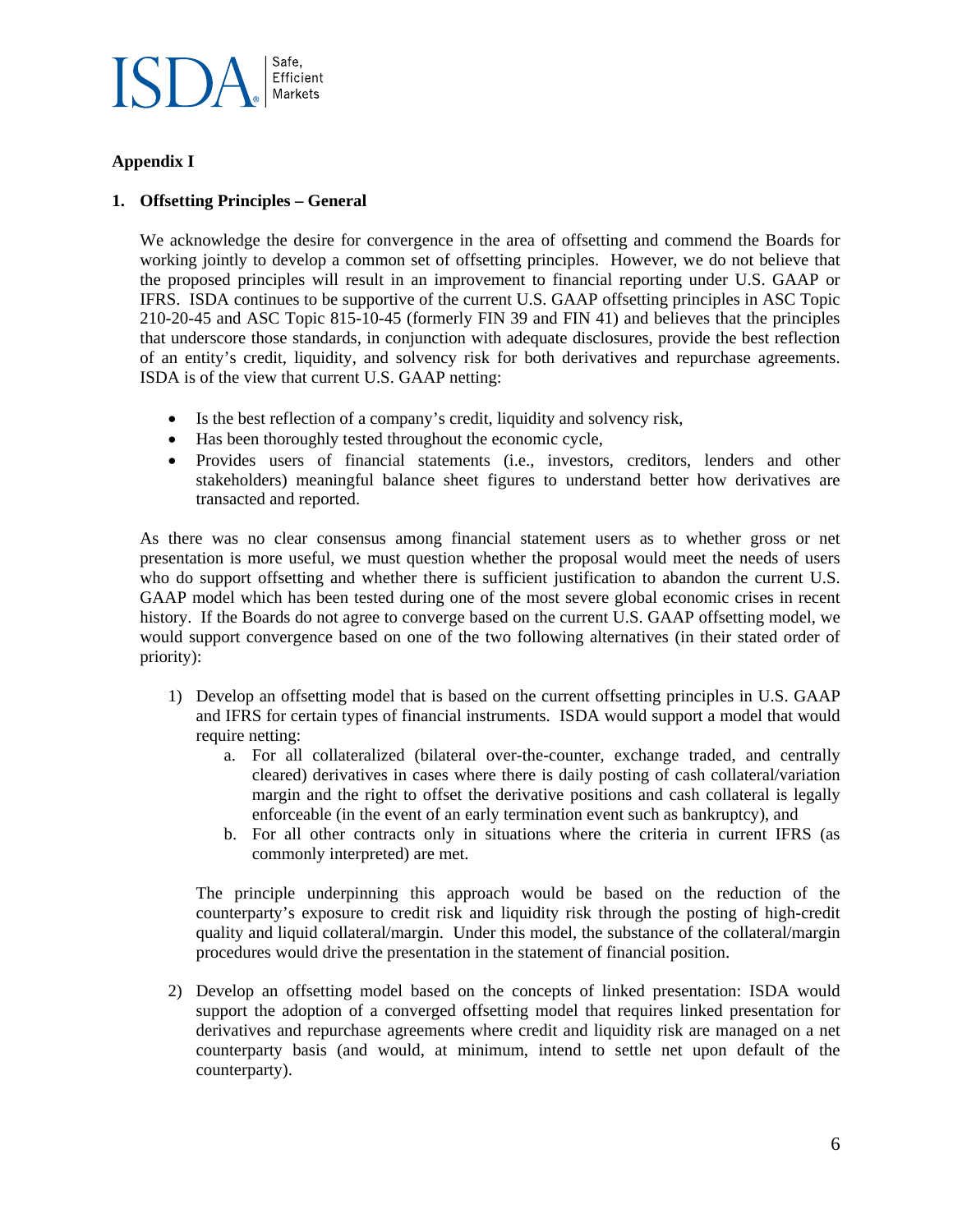

Under this model, an entity would identify groups of derivative instruments and repurchase agreements where there is a conditional or unconditional legally enforceable right to offset by counterparty and present those financial instruments in the statement of financial position based on the net carrying value of the instruments (either within assets or liabilities) with display of both 1) the gross amount of assets and liabilities and 2) the net amount. The net amount would be aggregated based on other relevant accounting guidance for the transactions. The netting of all other financial instruments would be subject to the principles in current IFRS. We believe that the linked presentation model would serve as a compromise to both Boards' existing financial instruments netting standards and would meet all financial statement users' needs.

#### **2. Offsetting Principles – Inconsistency with the Conceptual Framework**

The basis for conclusions in the Exposure Draft offers the following principles regarding assets and liabilities:

BC8. It is a general principle of financial reporting that (a) assets and liabilities are reported separately from each other consistently with their characteristics as resources or obligations of the entity and (b) offsetting of recognized assets and recognized liabilities detracts from the ability of users both to understand the transactions, other events, and conditions that have occurred and to assess the entity's future cash flows.

BC14. Thus, the objective of financial reporting necessitates the providing of information in the statement of financial position about the economic resources of the entity (its assets) and the claims on those resources (its liabilities and equity).

BC15. Generally, presenting assets and liabilities net limits the ability of users of financial statements to assess the future economic benefits available to, and obligations of, the entity and their ability to assess the entity's financial strengths and weaknesses.

We agree that the financial statements should reflect an entity's economic resources and claims on those resources. For derivative transactions that are executed under a master netting arrangement we believe it is important to highlight that the master netting agreement and all transactions executed there under form a single legal agreement. When a new derivative transaction is executed, it modifies the entire agreement between the parties rather than forming a separate contract. If a default under the contract occurs, only a single amount will be due (equivalent to the net exposure that exists for all transactions between the parties that were executed under the master netting arrangement) and settlement will reflect that net amount.

Inherent in the Boards' view is the assumption that derivative receivables represent resources available to creditors other than derivative counterparties, and that derivative payables represent claims that are parri passu to those of other creditors. However, upon termination of transactions subject to a master netting arrangement, the individual derivative receivables do not represent resources to which general creditors have rights and individual derivative payables do not represent claims that are parri passu to the claims of general creditors. Upon termination of a contract by the nondefaulting party, derivative asset "resources" are unavailable to satisfy other claims; further, the net termination amount (including collateral amounts) under the Close Out Netting provisions of the ISDA Master Netting Agreement is not subject to stay under bankruptcy laws which govern the most significant capital markets, unlike other claims. Therefore, reporting derivative assets on a gross basis rather than on a net basis would mislead users of financial statements by overstating the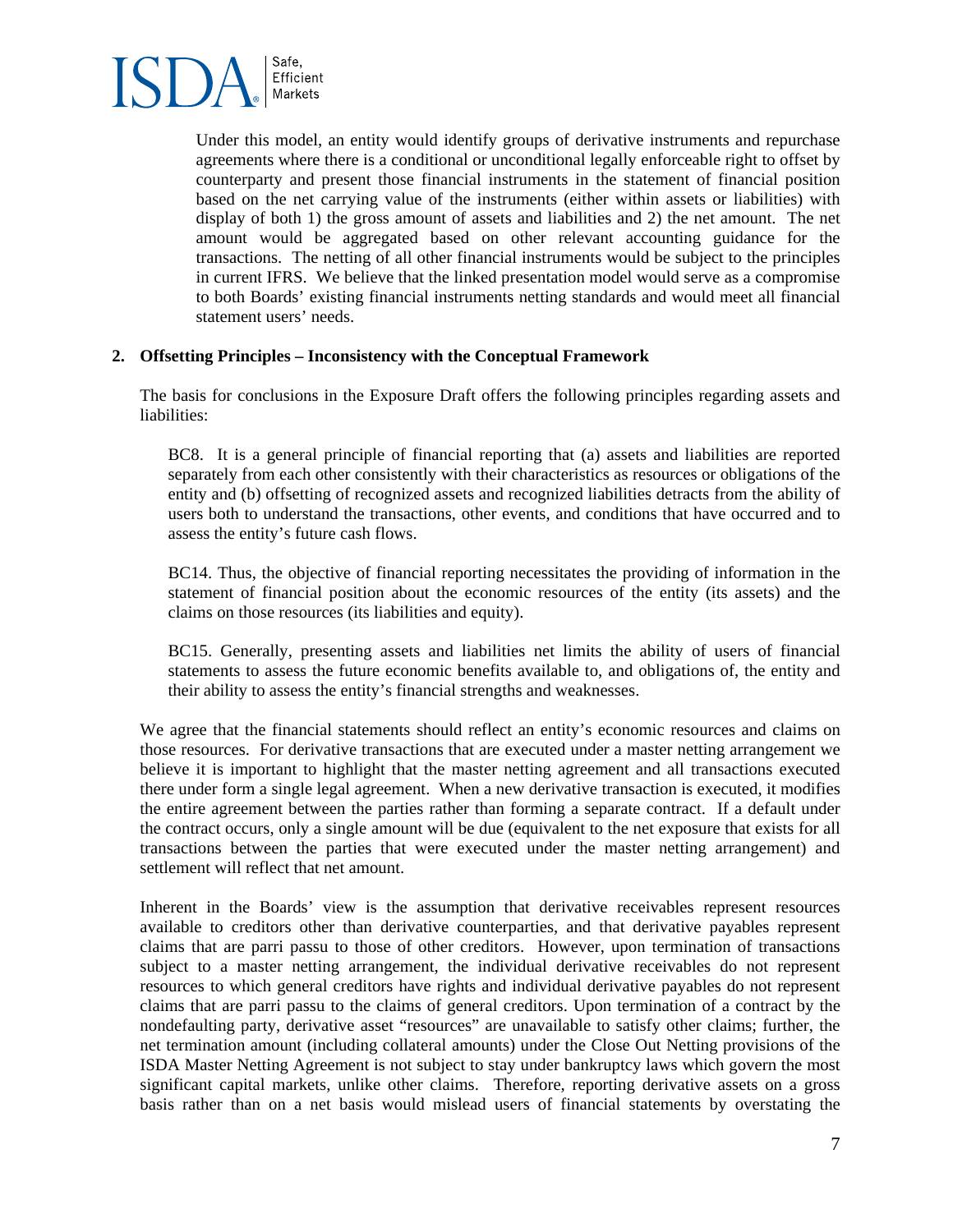

economic resources of the entity. On a going concern basis, gross presentation would also be an overstatement of the economic resources of an entity, given collateral agreements and settlement processes provide that derivative cash settlements are returned the next day as collateral, and therefore, are not available to the creditors of the entity.

Based on the foregoing there is a compelling argument that net presentation of all derivative transactions executed under enforceable master netting arrangements is more faithfully representative and provides better information about an entity's solvency, credit and liquidity risk than presenting the individual transactions executed under those arrangements as individual assets or liabilities in the balance sheet on a gross basis.

#### **3. Offsetting Principles – Usefulness**

In light of the Boards' collective research revealing that there is no consensus amongst financial statement users as to whether net or gross presentation is more useful, we question the Boards' decision to favor a model that in our view impairs the usefulness of the financial statements while raising significant cost-benefit concerns. As stated in comment #2 above, derivatives transacted under master netting arrangements do not represent both resources and claims on those resources, but rather one net asset or liability. The gross derivative receivables transacted under a master netting arrangement are not available to general creditors in bankruptcy; rather a net amount would be available after offsetting derivative payables. We also disagree with the basis on which the Boards' reached their conclusion for choosing the principles that underscore the Exposure Draft. Paragraphs BC 17 and BC 18 provide:

"BC 17 The Boards believe that offsetting of an eligible asset and an eligible liability in the statement of financial position is consistent with the objective of financial reporting only if on the basis of rights and obligations associated with an eligible asset and an eligible liability, the entity has, in effect, a right to or an obligation for only the net amount (that is, the entity has, in effect, a single net eligible asset or eligible liability)."

"BC 18 The Boards believe that the net amount represents the entity's right or obligation if (a) the entity has the ability to insist on a net settlement or enforce net settlement in all situations (that is, the exercise of that right is not contingent on a future event), (b) that ability is assured, and **(c) the entity intends to receive or pay a single amount, or to settle the asset and liability simultaneous** [emphasis added]."

We do not agree with the Board's basis principally as it relates to over-the-counter (bilateral and centrally cleared) derivatives which represent the present value of future expected cash flows. Most master netting arrangements typically permit the parties to net payments on derivatives in the ordinary course when they coincide, and in many cases where systems and processes are set up in a way that permits net settlement, it is consummated in practice. If net settlement does not occur in the ordinary course it generally is due to the incompatibility of settlement and clearance systems, not intention. Additionally, fully collateralized derivatives are in effect settled each day on a net basis. Take the following example:

- Assume Bank A has a derivative receivable of \$100 due in 10 years from Bank B and a derivative payable owed to Bank B of \$30 due tomorrow. Bank A has cash collateral of \$70 (its net receivable) paid by Bank B.
- When Bank A makes a payment of \$30 to settle the payable tomorrow, Bank B will be required to immediately (typically, either later the same day or the following day) return \$30 to post cash collateral on the open receivable balance of what is now \$100.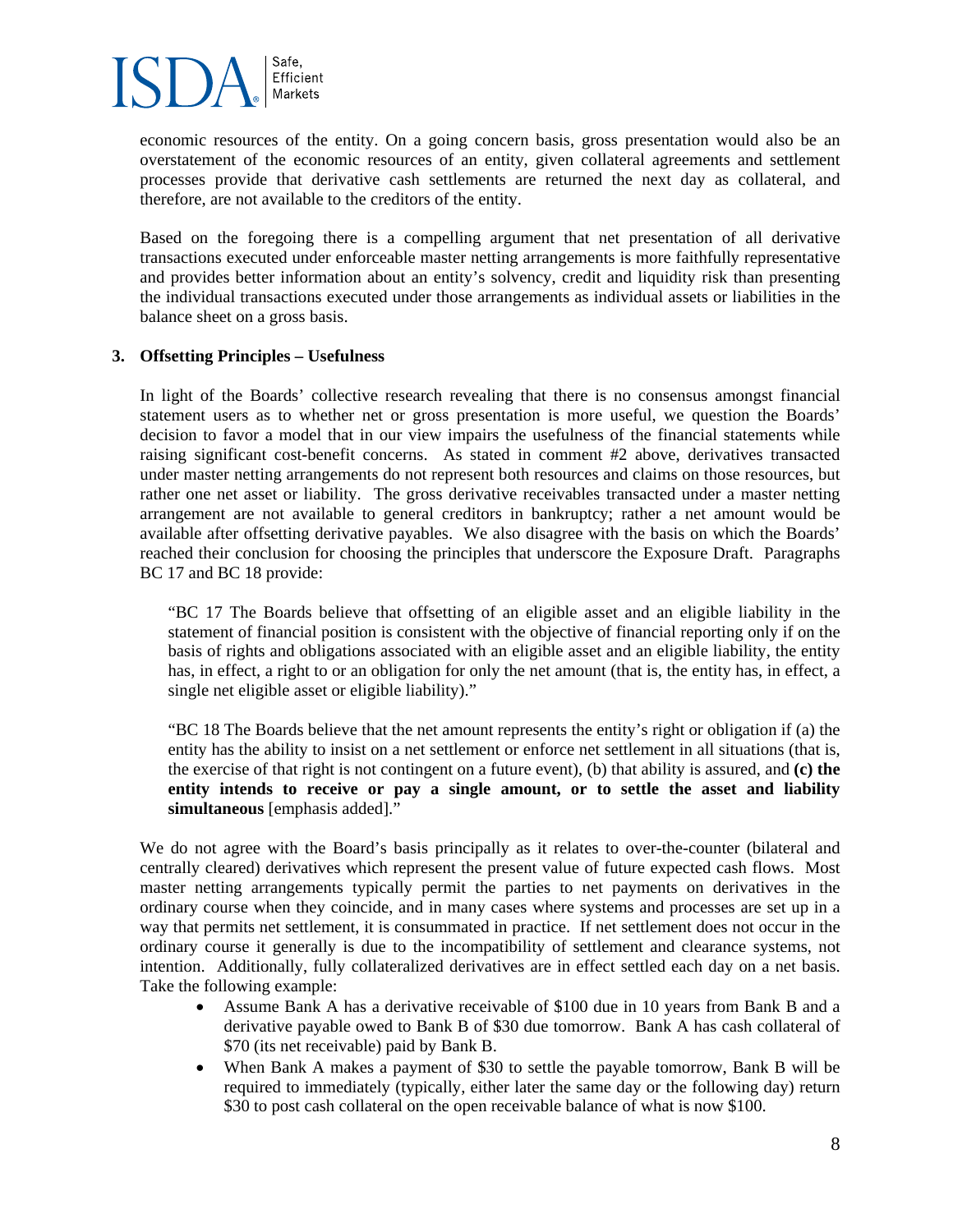

• Bank A's liquidity risk is limited to the period between the settlement payment being made and the receipt of the resulting collateral call occurring on the same or following day.

In this example, we believe the gross movement of cash occurring over the course of one day results in minimal liquidity risk. Importantly, there is not a 10-year mismatch on the timing of cash flows related to the two illustrative derivative trades. The fact that the receivable and payable balances net to an asset of \$70 does not obscure liquidity or credit risk when the net asset is collateralized. On the other hand, gross presentation of Bank A's \$100 receivable due from Bank B would not faithfully reflect its "resources" because in the ordinary course, Bank A will ultimately receive \$70 from Bank B and in the bankruptcy of Bank B, Bank A would only have a claim for a net \$70.

Gross balance sheet presentation of the derivative receivable and payable would not capture the nominal inter-day liquidity risk, because Bank A would replace the initial derivative payable of \$30 with a \$30 payable to return collateral (for the incremental collateral received the next day against the \$100 derivative asset) during the period between the collateral being called and received. This example demonstrates that, for secured derivatives, daily liquidity risk is driven by the cash collateral requirements which are calculated on a net basis, not a gross basis. Economically and from a credit and liquidity risk perspective, such derivatives are very similar to centrally-cleared derivatives that result in a single, daily cash flow that reflects changes in the overall net position of the derivative portfolio.

Overall, the balance sheet gross-up that will result from application of the Exposure Draft's provisions will distort and obscure the real economic risks of certain companies, including those in the financial services sector. Consequently, riskier financial assets held by these companies that bear considerably more credit and liquidity risk (e.g., certain loans receivable, certain debt securities, etc.) may appear less significant in relation to balance sheets that are double in size because of derivatives and repurchase agreement gross-ups (which, in many cases, are secured by collateral or similar security interests). We question how this result makes financial statements more useful.

#### **4. Simultaneous Settlement**

The proposed definition of "simultaneous" in the Exposure Draft as it relates to repurchase and reverse repurchase agreements represents a reversion from a "principle" in U.S. GAAP and IFRS that is based on minimizing credit and liquidity risk (which many practitioners believe paragraph 48 of IAS 32 reflected) to a "rule" based on the amount of time that has elapsed between settlement of two or more transactions. We understand that it was not the Boards' intent to fundamentally change the netting principles of IFRS. Many repurchase agreements and reverse repurchase agreements settle based on a batch process whereby positions that settle on a given day will be processed at different points during the day. For instance, an entity's net receivable may result in the anticipated receipt of cash at 10:00 a.m. and the anticipated requirement to make payment of cash at 2:00 p.m. on the same day. Based on the form of settlement in this example (slightly different timing based on systematic/administrative limitations), the proposed guidance would preclude the net presentation of the morning's receivable with the afternoon's payable. The proposed principles do not reflect how settlement systems in the capital markets operate and would result in a significant change in accounting practice merely based on the "form" of settlement (i.e., focusing on logistical or inconsequential timing differences) as compared to the substance of inter-day settlements where adequate credit and liquidity risk protection measures are in place such as daylight overdraft protection, lines of credit, and excess collateralization.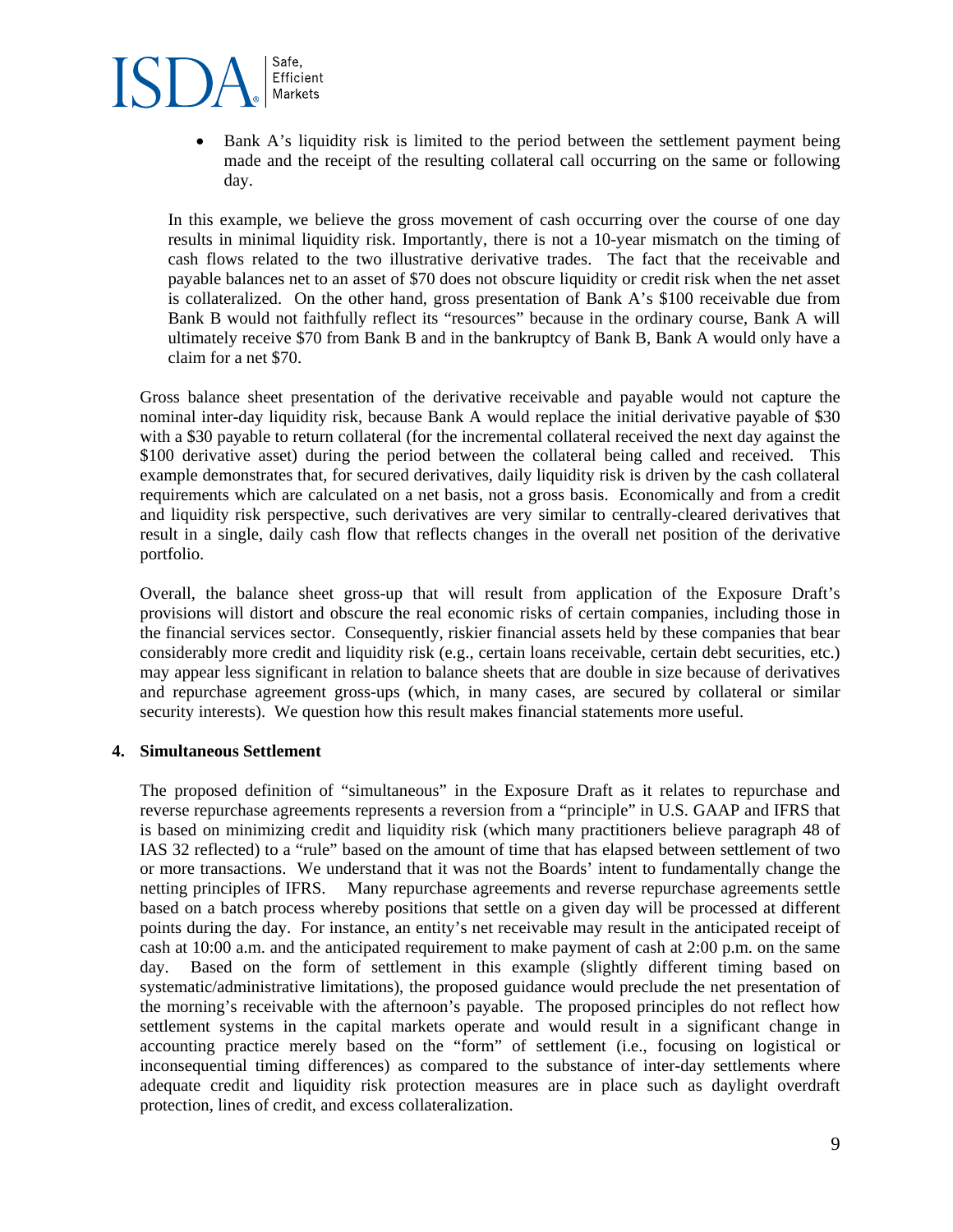

In developing the principles of simultaneous settlement, we strongly recommend that the Boards incorporate the principles currently found in U.S. GAAP under FIN 41 which is widely accepted as a reasonable approach to determining whether to present gross or net. Many preparers under current IFRS consider the criteria of FIN  $41^3$  to determine the appropriate accounting treatment of repurchase agreements. In the basis for conclusions of FIN 41, the FASB previously reached a determination that the clearing and settlement mechanisms described therein constituted the "functional equivalent" of net settlement. Under current U.S. GAAP and IFRS, those who support the principles of FIN 41 generally reference the language in IAS 32.48 which permits offsetting in the context of clearing and settlement arrangements that result in an economic outcome which is "in effect equivalent to a single net amount" based on the fact that settlement mechanisms result in "no exposure to credit or liquidity risk." If the Boards incorporated the principles underpinning FIN 41, the batch settlement of repurchase agreements would not contravene the "simultaneous" settlement criteria.

#### **5. Collateral and Variation Margin**

Another area of concern we have is the Exposure Draft's characterization of variation margin posted under collateralized derivatives. Paragraph C14 of the Exposure Draft states that:

"Many financial instruments, such as interest rate swap contracts, futures contracts, and exchange-traded written options, require margin accounts. Margin accounts are a form of collateral for the counterparty or clearing house and may take the form of cash, securities or other specified assets, typically liquid assets. **Margin accounts are assets or liabilities that are accounted for separately** [emphasis added]… An entity shall not offset, in the statement of financial position, recognized eligible assets and eligible liabilities with assets pledged as collateral or the right to reclaim collateral pledged or the obligation to return collateral sold."

ISDA is concerned with the broad generalization that variation margin is collateral and therefore the obligation to return collateral or right to receive cash collateral must be recognized separate from the related derivative receivable or payable. Our interpretation of paragraph C14 of the Exposure Draft is that variation margin that does not legally represent settlement of the derivative transactions would not be eligible for offsetting against derivatives and, therefore, would need to be displayed gross in the balance sheet.

For most exchange-traded derivatives (e.g., exchange-traded futures and listed options), daily margin payments legally serve to settle the change in the value of the derivative contracts, so the offset of the fair value of the derivative contracts and the cash margin should not be an area of debate. As such we strongly recommend that any specific reference to exchange traded futures in paragraph C14 of the Exposure Draft be deleted. However, the procedures for the calling and use of cash collateral on centrally cleared derivative contracts vary, depending on the clearing house and contract. In some

 $\overline{a}$  $3$  FIN 41.3.

a. The repurchase and reverse repurchase agreements are executed with the same counterparty.

b. The repurchase and reverse repurchase agreements have the same explicit settlement date specified at the inception of the agreement.

c. The repurchase and reverse repurchase agreements are executed in accordance with a master netting arrangement.

d. The securities underlying the repurchase and reverse repurchase agreements exist in "book entry" form and can be transferred only by means of entries in the records of the transfer system operator or securities custodian.

e. The repurchase and reverse repurchase agreements will be settled on a securities transfer system that operates in the manner described in paragraph 4, and the enterprise must have associated banking arrangements in place as described in paragraph 4. Cash settlements for securities transferred are made under established banking arrangements that provide that the enterprise will need available cash on deposit only for any net amounts that are due at the end of the business day. It must be probable that the associated banking arrangements will provide sufficient daylight overdraft or other intraday credit at the settlement date for each of the parties.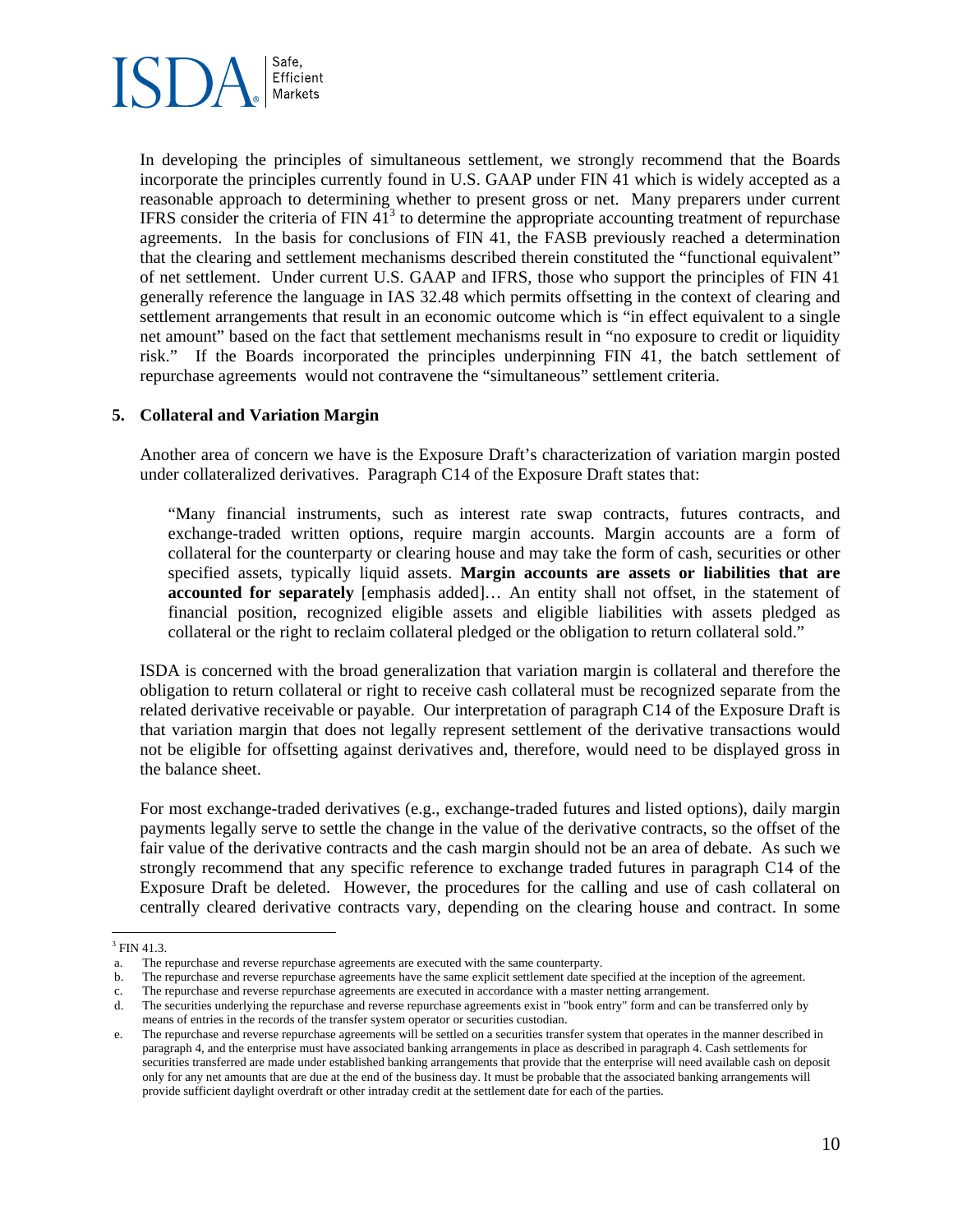

cases, cash collateral is called by the clearing house and will be returned when the contract matures or is closed out (such as initial margin in the form of cash). As there is no intention to settle the derivatives with the collateral, they would not be eligible for offset under IAS 32.

However, there are also arrangements where daily (or intra-day) cash margin is called by, or paid by, the clearing house, based on the net present value of future derivative cash flows, and this cash collateral is used to settle the cash flows arising on the derivatives when they contractually fall due. There will be no cash collateral left to return when the derivatives mature or are closed out. In these cases there is both an unconditional right and intention to settle the derivatives with the collateral, and so they are normally offset under IAS 32. For such contracts, cash collateral is calculated for a portfolio of derivatives and so the practice is to offset the fair values of the portfolio of derivatives and the cash collateral, even though the cash flows on the derivatives may be contractually due to be paid or received on different dates. Absent a further change in market prices (which will lead to further margin calls) and ignoring the effect of time (as margin calls are based on net present values), no further cash will be paid to, or by, the parties (the reporting entity and clearing house).

Given the nature of how an entity's derivatives transacted through a clearing house are settled, variation margin (in the form of cash) is, in effect, an advance payment for settlement of cash flows arising from the derivatives. ISDA is therefore of the view that, where cash variation margin is not legal-form settlement, variation margin transferred to a clearing house is in-substance a form of settlement of the member's net derivative position and, therefore, believe the accounting for such variation margin should be based on its substance. Furthermore, we cannot see a basis for applying different netting rules to collateral payable and receivable balances. They are financial assets and liabilities and so should be subject to the same netting requirements as the other financial assets and liabilities that arise under the contracts to which they relate.

#### **6. Disclosures – Scope**

There are several questions and areas of concern that we have with respect to the proposed disclosure requirements. The guidance in paragraph C18 of the Exposure Draft discusses the disclosure of cash collateral and non-cash financial instruments pledged as collateral. Also, the illustrative example demonstrating the tabular format of disclosures includes columns for cash collateral and non-cash collateral (including collateral that would not be recognized in the statement of financial position). It is not clear whether nonfinancial instrument collateral (e.g., residential real estate) is to be included in the disclosures. If so, we recommend the Boards explicitly state so and cite the basis for why this information is useful and necessary.

#### **7. Disclosures – Operationality**

ISDA finds that the scope of the proposed disclosure requirements is too far reaching and goes beyond the intended scope of the project. We question whether all eligible financial assets and financial liabilities should be included in the footnote disclosure as some classes of financial instruments, while they may potentially provide for netting in certain remote conditions (or financial instruments for which an entity has no intention to net), will likely be presented gross in all cases under the proposed guidance (i.e., loans at amortized cost). Also, the requirement to identify and quantify the amount of non-derivative financial assets and financial liabilities that are presented gross yet have a conditional right to offset would be onerous and costly to preparers with little benefit to users. We have significant concerns that the expansiveness of disclosure requirements would be costly to implement and that the costs have not been adequately justified.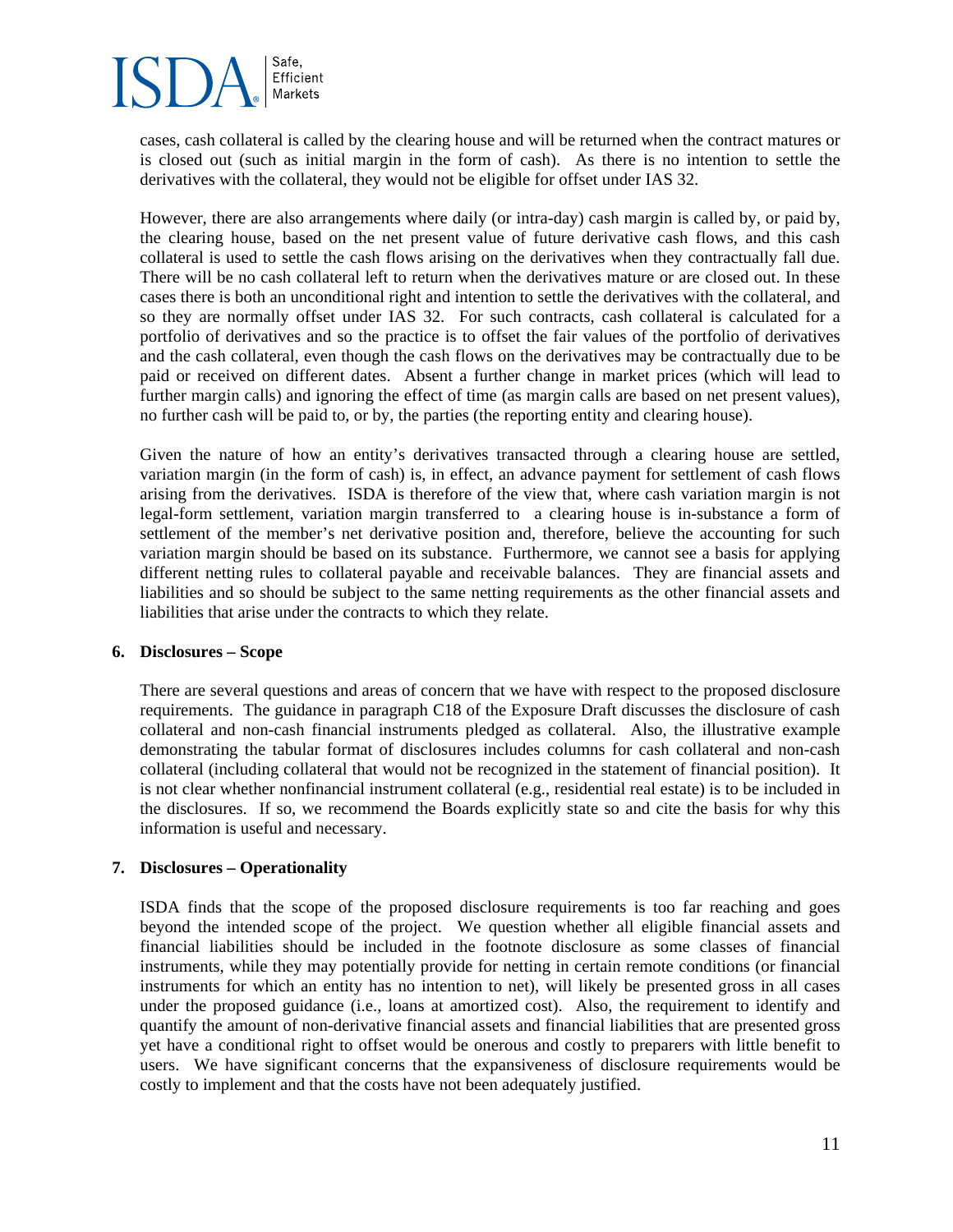### **8. Disclosures – Usefulness**

The majority of the proposed disclosure requirements require the presentation of information that is already required elsewhere in U.S. GAAP and IFRS. Paragraph 12 of the Exposure Draft requires disclosure, in a single footnote, of financial assets and financial liabilities that are both presented net in the statement of financial position and presented gross in the statement of financial position and which are subject to collateral and other similar arrangements. Much of the information required by the proposed disclosures is required in U.S. GAAP (e.g., ASC Topics 815 and 860), Management's Discussion and Analysis (for SEC registrants), and IFRS 7 (credit risk disclosures). With regard to U.S. GAAP, we believe there is substantial transparent disclosure provided in ASC Topic 815 (formerly SFAS 161) regarding an entity's gross derivative exposures, by primary underlying risk. As footnotes are an integral component of the financial statements, we contend that the information required by ASC Topic 815 should be sufficient to meet users' needs (since the basis for users requesting this information under SFAS 161 was to better understand the effect of derivatives on an entity's financial position). We also find the proposed disclosure requirements duplicative as it relates to providing information about the credit quality of financial assets as this information is already required to be disclosed under current U.S. GAAP and IFRS.

One of the proposed disclosure requirements within the Exposure Draft is the disclosure of CVA and DVA by each class of financial instrument (as defined in the Exposure Draft). We are not sure of the relevance of a fair value measurements disclosure embedded in a footnote regarding the financial assets and financial liabilities that are subject to offsetting. Aside from being, in part, duplicative of current fair value measurements disclosures, we question the relevance and usefulness of including CVA and DVA in the offsetting disclosure requirements. It is unclear from the Exposure Draft's basis for conclusions how an allocation of CVA and DVA by each class of financial instrument will provide insightful information to financial statement users. Moreover, the costs of determining the CVA and DVA attributable to each class of financial instrument would be significant as preparers, and their respective systems, currently allocate CVA and DVA by counterparty. If the Boards regard such disclosure as a potential improvement to financial reporting, we request that the Board's make the rationale clear in their basis for conclusions.

Lastly, should the Exposure Draft be issued as drafted we recommend that the following deletions to the U.S. GAAP accounting standards codification (ASC Topic 815-10-50-8) be made so that these disclosures do not result in redundancy. [Text deleted is stricken]

50-8 A reporting entity shall disclose the amounts recognized at the end of each reporting period for the right to reclaim cash collateral or the obligation to return cash collateral as follows:

a. A reporting entity that has made an accounting policy decision to offset fair value amounts shall separately disclose amounts recognized for the right to reclaim cash collateral or the obligation to return cash collateral that have been offset against net derivative positions in accordance with paragraph 815-10-45-5.

b. A reporting entity shall separately disclose amounts recognized for the right to reclaim cash collateral or the obligation to return cash collateral under master netting arrangements that have not been offset against net derivative instrument positions.

c. A reporting entity that has made an accounting policy decision to not offset fair value amounts shall separately disclose the amounts recognized for the right to reclaim cash collateral or the obligation to return cash collateral under master netting arrangements.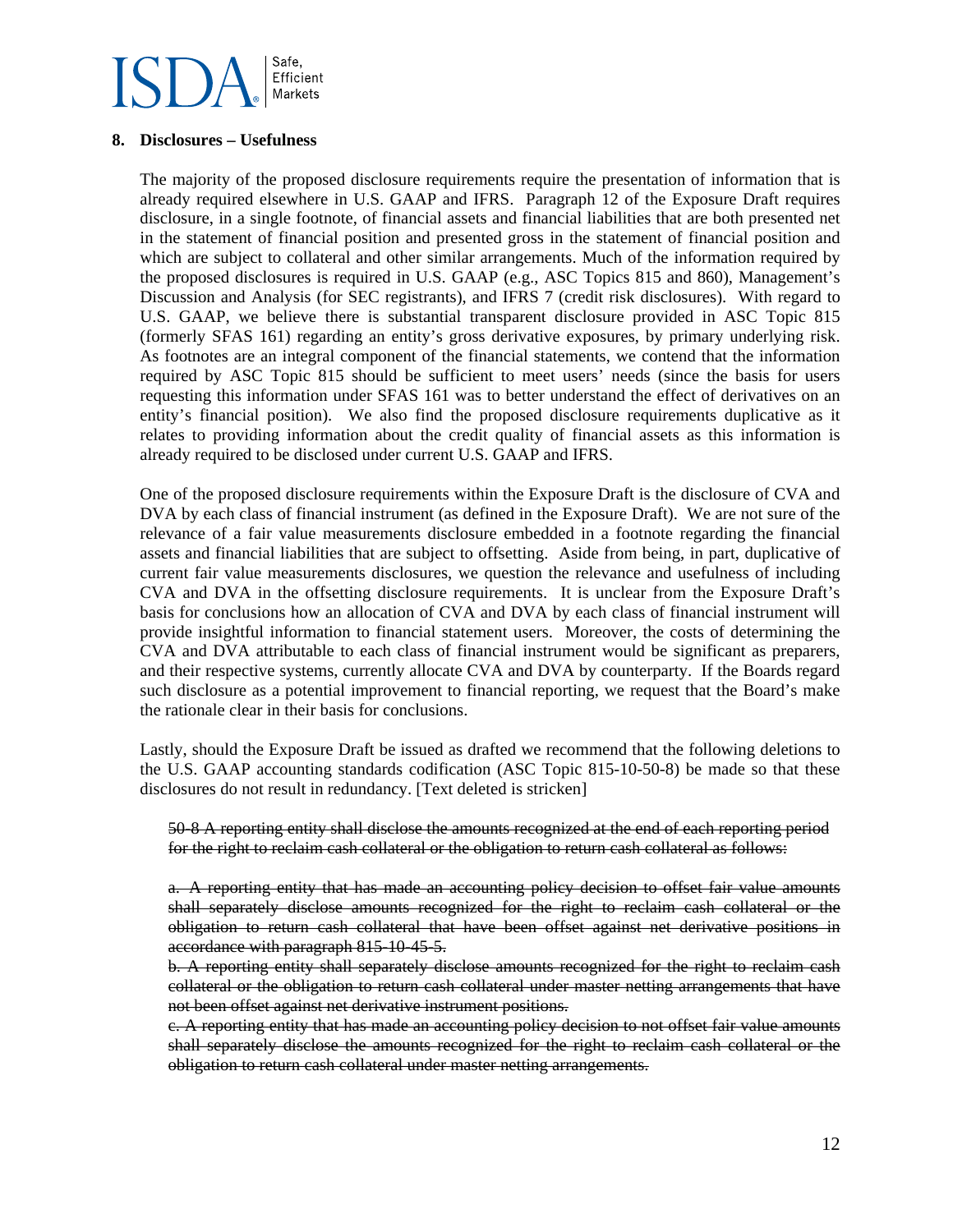

### **9. Cost-Benefit**

A cost-benefit justification is generally documented in exposure drafts and final standards; however, no such section exists for the Offsetting Exposure Draft, resulting in the appearance that a thorough justification has not been provided. We note that Section II. D of the FASB Rules and Procedures states that the FASB "issue(s) standards only when the expected benefits exceed the perceived costs." Based on this important consideration which the Boards acknowledge, we believe the following consequences of the Exposure Draft should be further considered and the resulting costs-benefit analysis should be properly documented in the final standard (should the Boards decide to move forward with the proposal as drafted):

- The significant need for change in U.S. GAAP provided by the Exposure Draft and the determination that gross presentation is preferred by a majority of users,
- Operational costs incurred by certain preparers to assess each asset and liability that is eligible for netting and required to be netted,
- Potential significant regulatory costs incurred by certain preparers that may include increased regulatory capital requirements and limitations on certain standard business activities, the costs of which may be passed onto end users of these instruments,
- Significant taxes incurred by certain preparers in certain jurisdictions may, in lieu of net income, be based on the size of the balance sheet. Because the Exposure Draft will result in a dramatic increase in balance sheet footings for certain firms, there may be significant increases in taxes paid, despite there being no change in economics, and
- Operational costs incurred by certain preparers to modify information systems (if the Exposure Draft's proposed provisions would need to be applied to individual offsetting payments associated with financial assets and liabilities and brokerage payables and receivables arising from unsettled regular way trades, which is not being done today in practice).

#### **10. Effective Date and Transition**

In ISDA's view, if the final standard substantially reflects the proposals included in the Exposure Draft, our members would need at least two to three years from the end of the calendar year in which the final standard is issued (i.e., no earlier than January 1, 2015) to evaluate the impact of the Exposure Draft on processes, systems and the financial statements, and prepare for and implement the necessary changes needed to comply with the new guidance. Additionally, we would not support retroactive application as it is our view that there is limited usefulness in providing comparative information for standards that only impact an entity's statement of financial position, such is the case with offsetting, further supported by the fact that information regarding an entity's gross derivative positions is available in financial statement footnotes under U.S. GAAP (and to some degree IFRS). As such, we would recommend that transition only be applied prospectively in the initial period of adoption. If, however, the Boards agree to converge their offsetting standard based on the current U.S. GAAP netting principles, and limit the scope of the proposed disclosures such that they apply only to financial instruments where an entity has the intent to offset, we would likely be able to implement the proposed changes within a relatively short period (e.g., one to two years from the end of the calendar year in which the final standard is issued), and further, we would not object to the proposed transition guidance.

### **11. Offsetting Criteria – Unit of Account**

Paragraphs C2, C7 and C9 of the Exposure Draft would appear to permit netting of individual payments across contracts. However, paragraphs BC 52 and BC 53 within the Basis for Conclusions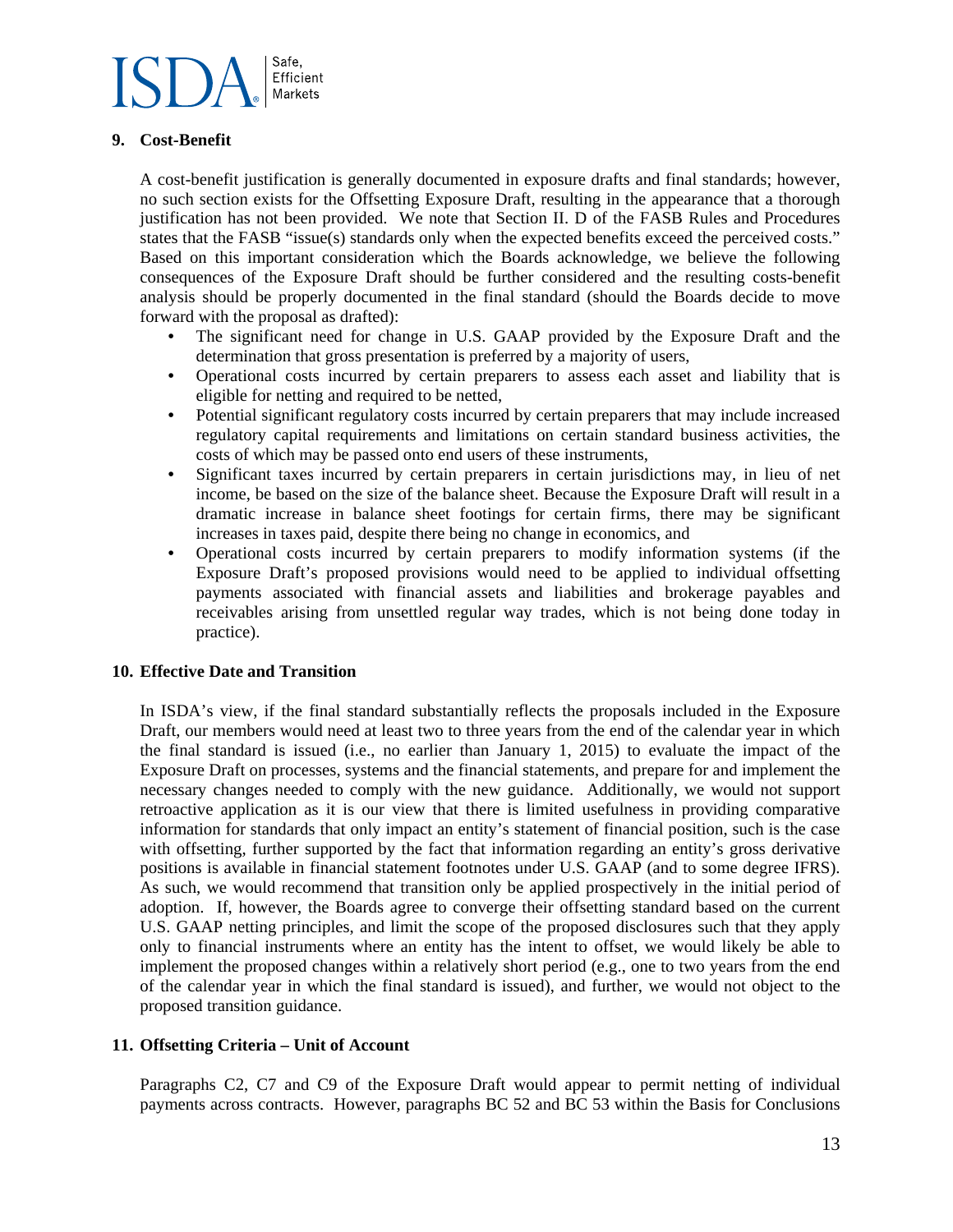suggest that the Boards intend for the proposed offsetting criteria to be applied at the unit of account/instrument level, and therefore in order for an entity to demonstrate its intention to net settle, a financial asset and a financial liability must have the same maturity date and same payment dates. If the offsetting criteria are to be applied at the instrument level, this will have the following impact:

- a. Prohibit the netting of selected payments within a single derivative transaction and across financial instruments with the same counterparty where some but not all of the cash flows occur on the same date, and
- b. Prohibit the netting of most centrally-cleared derivatives which would represent a significant change to current U.S. GAAP and IFRS practices and make entities appear to be exposed to increased risk via the grossing up of derivatives on the balance sheet even though they have economically reduced their exposure to liquidity and credit risk.

#### *Application to exchange-traded and centrally-cleared derivatives*

Paragraph C7 of the Exposure Draft provides, "To offset an eligible asset and an eligible liability in the statement of financial position, an entity must have an intention to settle net or settle simultaneously the eligible asset and eligible liability. **An entity's intention to settle net or settle simultaneously may be demonstrated through its past practice of executing setoff** [emphasis added] or simultaneous settlement in similar situations, its usual operating practices, or by reference to the entity's documented risk management policies." and paragraph C9 provides, "Also, in a centrally cleared financial market with a central counterparty, **the rules of the clearing house typically provide for automatic netting and cancellation of offsetting contracts. For such contractual arrangements, the entity's intention is considered to have been demonstrated at the date of entering into the contracts** [emphasis added]."

On the other hand, paragraphs BC 52 and BC 53 of the Exposure Draft appear to override the principles articulated in paragraphs C7 and C9 as they provide, "The Boards considered whether two instruments should be required to be offset if the instruments have the same contractual maturity or the asset settles before the liability. This criterion is aimed at preventing a situation in which an entity makes the required payment (for a liability) but is unable to obtain payment from the counterparty for its asset at a later time. The Boards noted that this criteria is useful, however, **the requirement for an entity to demonstrate its intention to settle net or settle simultaneously to qualify for offsetting addressed that concern. The Boards regard this requirement as redundant** [emphasis added]."

While literal application of paragraphs C7 and C9 to exchange-traded and centrally-cleared derivatives would lead to a conclusion that the proposed offsetting conditions are met (assuming the right to offset is legally enforceable), the presence of paragraphs BC 52 and BC 53 raise concerns that offsetting of exchange-traded and centrally cleared-derivatives with different maturities and payment dates would be prohibited. However, our discussions with certain Board members during the FASB and IASB's respective outreach meetings suggest that this may not be the case.

It is common for members of an exchange or clearing house to transact and clear multiple derivatives with the same underlying but with different payment dates and tenors. Take for example an entity that transacts four individual over-the-counter LIBOR-based interest rate swaps with a clearing house: two pay fixed, receive 3 month LIBOR with three and five year maturities and two pay 1 month LIBOR, receive fixed with seven and ten year maturities. Many over-the-counter derivative clearinghouses would require initial margin based on their rules of operation (which is generally in the form of a performance bond calculated as an estimate of the potential variability of a clearing member's overall portfolio; generally unrelated to and segregated from the daily P&L associated with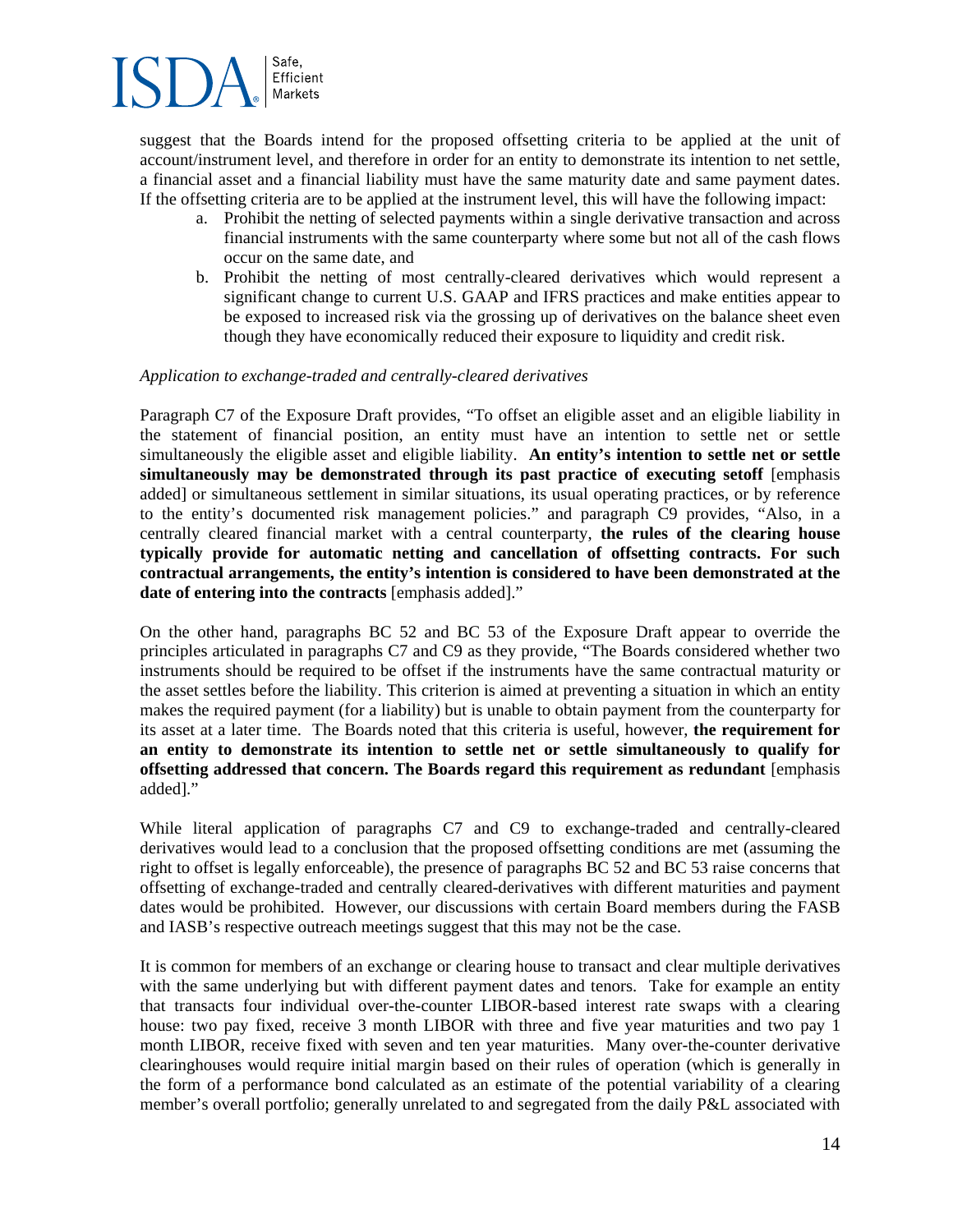

the transactions comprising the entity's net position) and require the clearing member to transfer ongoing (daily or sometimes intra-day) variation margin in the form of cash, based on the fair value of the member's net derivative position (inclusive of any scheduled coupons on any of the swaps included in the member's net open position). The clearing house will settle once (or more times) per day based on the member's net open position—irrespective of whether the payment dates or tenors of the individual swaps match. It is commonly understood that the right to settle a member's net open position for certain large U.S. and European-based clearinghouses is legally enforceable. As discussed in comment # 5 above, absent a further change in market prices (which will lead to further margin calls) and ignoring the effect of time (as margin calls are based on net present values), no further cash will be paid to, or by, the clearing house.

Without further clarification of the Boards' intentions with respect to how the offsetting criteria should be applied (either at the individual cash flow level or unit of account level) or the full elimination of paragraphs BC 52 and BC 53, we believe that practitioners/auditors/regulators may conclude that the cash flow payment dates and maturity dates of all cash flows that make up two or more financial instruments must be the same in order to qualify for offsetting. Therefore, the proposed rules may preclude the offsetting of substantially all centrally-cleared derivatives, yielding significant unintended consequences and producing a counterintuitive financial reporting result (especially given that recent U.S.–based legislation will mandate an increased level of central clearing for over-the-counter derivatives in an effort to reduce systemic risk in the capital markets). As such, we strongly encourage the final standard to explicitly permit offsetting of derivative transactions where daily variation margin occurs and provides the functional equivalent of net settlement as discussed in paragraph C7 of the Exposure Draft.

We therefore urge the Boards to reconsider their proposal and build a netting principle that is focused on the reduction of liquidity and credit risk so that the reporting of certain financial instrument transactions is reflective of their true economic risks. Additionally, the use of a principle that is consistent with how market participants manage risk will increase the likelihood that the standard is relevant and can be consistently applied as markets develop and evolve. If the Boards reject our recommendation, we strongly urge the Boards to incorporate the additional conditions of paragraphs BC52 and BC53 into the body of the standard rather in the basis for conclusions so preparers can easily understand the rules and how they should be applied.

#### **12. Definition of "Unconditional"**

ISDA has concerns over the strict requirement that the right to set off must be unconditional. While we understand the Boards' intent, we believe that there are situations, however remote, that could potentially make any unconditional right, conditional. For instance, a change in law or force majeure event may preclude the net settlement of a financial asset and a financial liability. There are also application issues that must be addressed such as a situation in which an entity has the legally enforceable ability and intent to settle a financial asset with a financial liability net but the counterparty has the right to early terminate one or both contracts. The area of ambiguity is whether such a contract would meet the "unconditional" criteria from the outset given that there was no certainty that both contracts would remain outstanding until maturity.

We therefore strongly recommend that the Board modify the unconditional criteria to require consideration of only realistic/reasonable contingencies (versus those that are remote) so that offsetting of financial assets and financial liabilities is not precluded due to the possibility that a highly remote contingency may occur during the life of the financial instruments.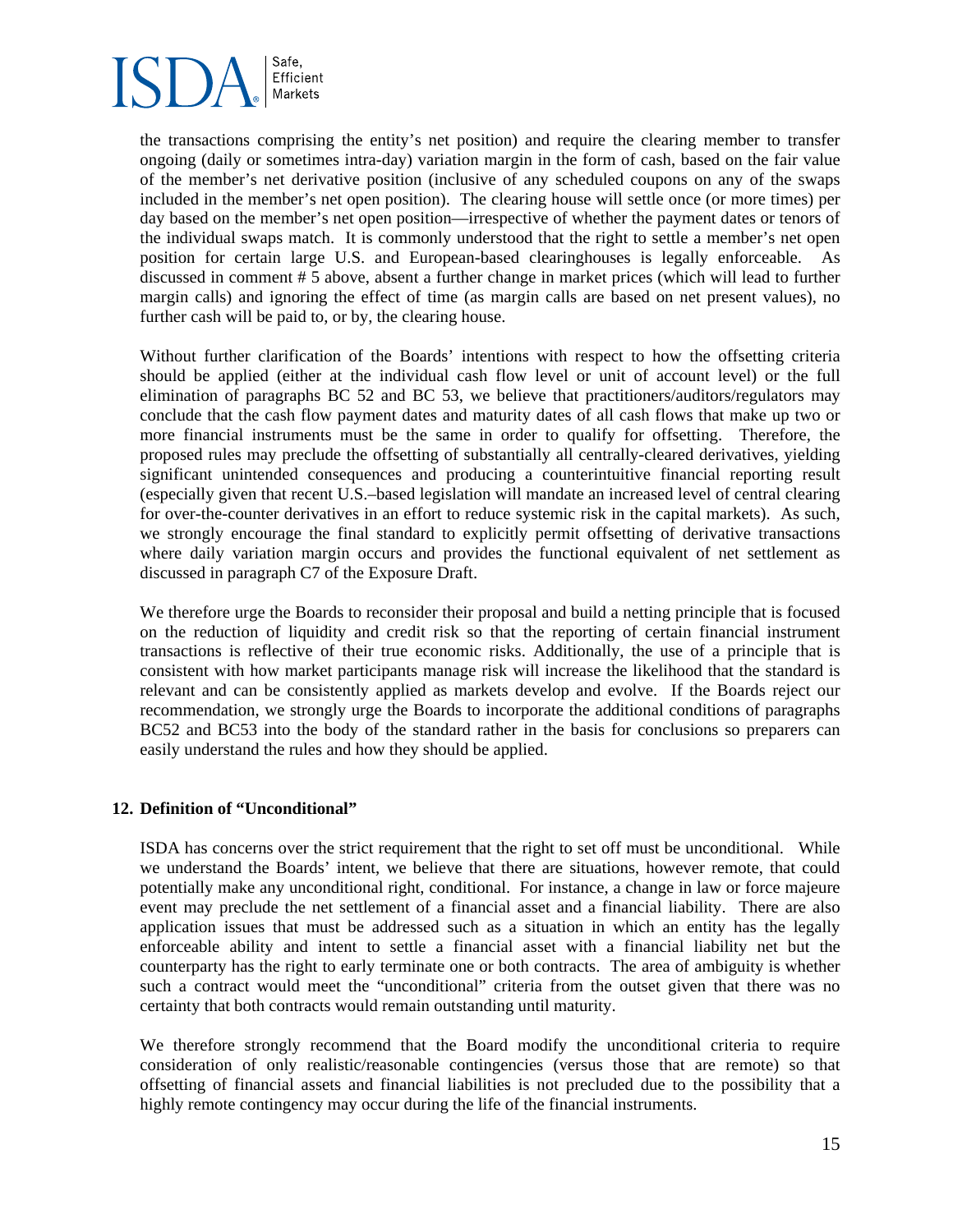

## 13. Brokerage Receivables and Payables<sup>4</sup>

The Exposure Draft would eliminate the U.S. GAAP industry practice of offsetting brokerage receivables and payables arising from unsettled regular-way securities trades. Removing the existing industry guidance regarding the offsetting of unsettled regular-way trades would significantly increase the amount of operational efforts and costs to identify individual trading counterparties at each balance sheet date and apply the Exposure Draft's provisions. We believe that this outcome yields little to no financial reporting benefits and have doubts whether this information would be useful to financial statement users. As this proposed change to U.S. GAAP was not deliberated publically we question whether sufficient due process was performed on this issue. Additionally, the cost of this proposal to U.S. GAAP preparers has not been adequately justified.

Brokers and dealers of securities use clearing organizations to reduce risk in the capital markets. Brokers and dealers typically settle all transactions with a particular clearing organization once per day on a net basis. Because of the volume of transactions involved and the electronic medium by which trades are transmitted, the trading counterparty in a regular-way securities trade is not readily known until the transactions settle (or fail, in which case the trades are reported gross), which typically occurs within a very short period of time (typically within two to three days of the trade date). In order to apply the proposed offsetting requirements to regular-way securities trades, brokers and dealers of securities would need to use hindsight to analyze trades that settled to identify the counterparty and then determine whether the right of offset under the arrangement with that counterparty is legally enforceable. It is unclear whether this analysis is technologically feasible at a reasonable cost.

Almost all regular-way transactions involving securities are settled without issue on the settlement date, and therefore a limited number of trades fail, thus resulting in the transfer of title of the financial asset from the seller to the buyer and the remittance of cash from the buyer to the seller. In some financial markets payment is, in effect, guaranteed after trade date by the clearing organization based on the strength of its credit standing. In practice, brokers and dealers rely on controls to identify failed trades upon settlement (which are presented gross) prior to the reporting of interim and annual financial statements thus eliminating any perceived risk that brokerage receivables and trade payables may be improperly presented net.

We therefore recommend that existing U.S. GAAP industry guidance be retained to permit the netting of brokerage payables and receivables in the financial statements of brokers and dealers of securities that transact regular-way trades as a core business activity. The basis for retaining this guidance would be based on the cost benefit test that would not be met should the FASB require brokers and dealers of securities to apply the proposed offsetting guidance within the Exposure Draft to the payables and receivables due to/from trading counterparties. Moreover, the proposed change is not compelling when considering the very short period of time between trade date and settlement date for these transactions and the insignificant amount of risk associated with transactions not settling. Lastly, we find it curious that, absent a scope exception in ASC Topic 815 for regular-way securities trades, the amounts recorded in the financial statements under derivative guidance would be significantly smaller than the gross amounts after this amendment and have the effect of derecognizing long positions (only the change in present value would be recorded). A similar outcome under IFRS would result should an entity elect to recognize regular-way securities trades on

 $\overline{a}$ 

<sup>&</sup>lt;sup>4</sup> This comment is applicable only to ISDA's members that report under U.S. GAAP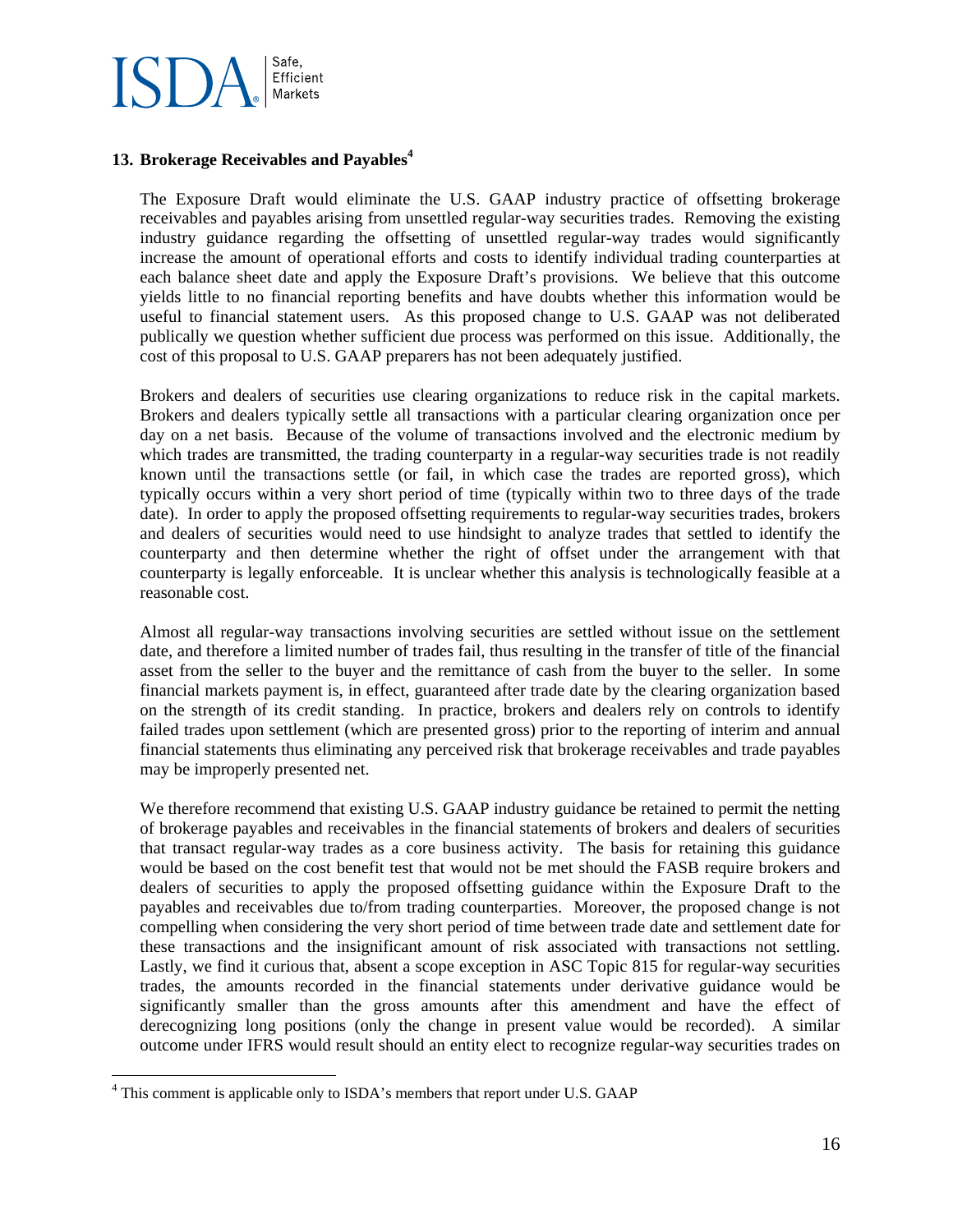a settlement date basis. As such, we strongly recommend that the FASB consider the merits of removing this guidance in light of other appropriate industry specific guidance it has provided in U.S. GAAP and the "election" provided under IFRS to report on a settlement date basis.

## **14. Payment Netting – Operationality**

Paragraph C2 provides that an entity shall set-off in the statement of financial position all or a portion of a financial asset and financial liability for which the offsetting requirements in paragraph 6 are met only in relation to some of the cash flows of the financial asset and financial liability. Assuming payment netting across two or more financial assets and financial liabilities is permitted, ISDA interprets the aforementioned proposed guidance as requiring netting of scheduled payments under two or more contracts executed between the same parties (for example, netting the payments under a 5 year interest rate swap against the payments due during the first 5 years of a 10 year interest rate swap). While payment netting (as contemplated in paragraph C9) occurs in practice, there is also a provision generally within a master netting arrangement that provides for closeout netting upon (i) default and (ii) an election to terminate by the non-defaulting party. Generally for reporting purposes, entities may net on the basis of the conditional closeout netting and not on the basis of payment netting. Therefore systems and processes are not in place to perform this level of analysis.

As the proposed offsetting principles would require an entity to offset payments that meet the netting criteria (versus simply making an accounting policy choice), the proposed guidance will give rise to significant operational challenges and would necessitate the implementation of significant changes to systems and data capture processes to thoroughly analyze all future cash payments between an entity and its counterparties. This is an especially important issue as it relates to over-the-counter derivatives which are often executed at high volumes and involve a variety of different types of instruments and currencies that span many years. As such, we find the requirement to net individual payments arising under a financial asset and a financial liability to raise unexpected complexities that should be addressed by the Boards through conducting further due process on this matter such as user and preparer outreach and field testing to determine the costs and benefits of such a requirement and/or to further clarify or refine the requirement.

## **15. Payment Netting – Application/Measurement**

If payment netting is permitted in situations where two or more financial instruments' cash flows and maturity dates do not match, ISDA is unclear how payment netting would be applied in practice. The proposed guidance in paragraph C2 of the Exposure Draft provides that, "A right of offset is a debtor's legal right…to settle or otherwise eliminate all or **a portion of an amount due to a creditor** [emphasis added] by applying against that amount all or **a portion of an amount due from the creditor** [emphasis added] or third party." Also, paragraph C9 provides the following:

"Some contracts and master netting agreements provide for automatic setoff of payments due to or from parties if they occur on the same day and are in the same currency….For such contractual arrangements, the entity's intention is considered to have been demonstrated at the date of entering into the contracts."

It is unclear from this guidance how the netting criteria could be met with respect to portions of amounts due to/from a third party or with respect to amounts due to/from a third party that are subject to a master netting agreement. Based on the guidance within paragraphs C2 and C9 of the Exposure Draft, our interpretation is that the netting criteria could be met for some payments (as opposed to every contractual payment) related to a financial asset and financial liability. In our view, there are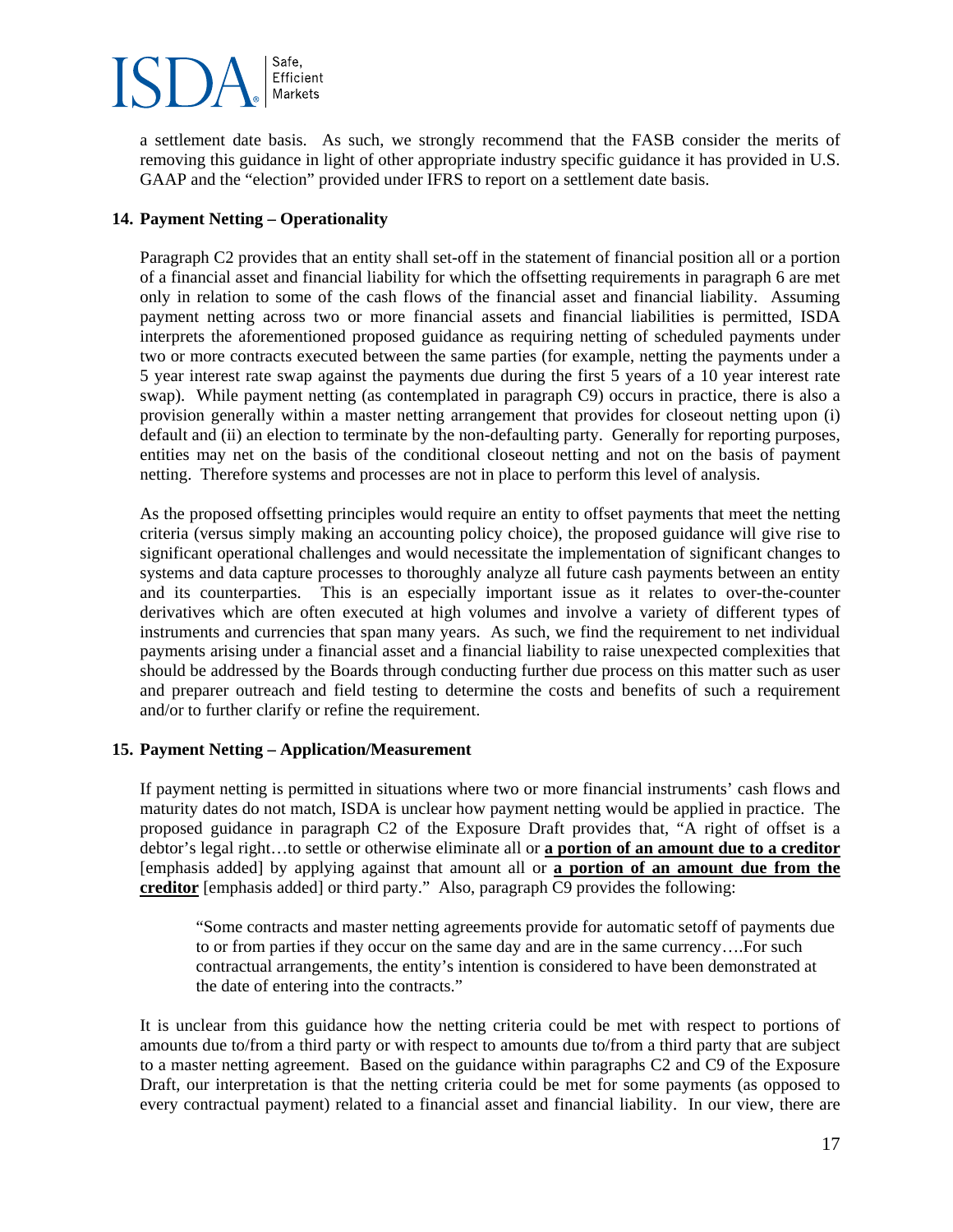

 $\overline{a}$ 

four possible methods of applying the requirements of the Exposure Draft to payment netting. To illustrate these options, consider the example below.

- Assume Counterparty A has executed two interest rate swap contracts with Counterparty B.
- The Counterparties have executed a master netting arrangement (which is legally enforceable in the ordinary course of business under the relevant jurisdiction) and have elected payment netting under the agreement.
- The interest rate swaps were executed in different time periods and their respective fair values are equal to the present value of their future payments.

The scheduled payments and related fair values for both swaps at the measurement date are as follow. Amounts shown in PMT columns are net cash receipts (cash payments) for each swap at each payment date.

|        | Fair Value  | PMT1 | PMT <sub>2</sub> | PMT3 | PMT4 | PMT <sub>5</sub> | PMT <sub>6</sub> |
|--------|-------------|------|------------------|------|------|------------------|------------------|
|        | Asset       |      |                  |      |      |                  |                  |
|        | (Liability) |      |                  |      |      |                  |                  |
| Swap A | 50          | (20) | 10)              | 35   | 25   |                  |                  |
| Swap B | (40)        | (35) |                  | (15) |      |                  |                  |

Possible methods to apply payment netting:

| <b>Potential Methods</b>                                                                                                                                                                                     | <b>Amounts Reported in the</b><br><b>Statement of Financial</b><br><b>Position</b> |
|--------------------------------------------------------------------------------------------------------------------------------------------------------------------------------------------------------------|------------------------------------------------------------------------------------|
| Method 1 - Derivatives fall under a Master Netting<br>Arrangement and intent exists to net because both parties<br>have elected payment netting pursuant to the contract; net<br>both contracts              | 10 Derivative Asset                                                                |
| Method 2 - Pierce unit of account; Net payments by<br>$\bullet$<br>specific payment date where offset of cash flows occur                                                                                    | 35 Derivative Asset <sup>5</sup><br>$(25)$ Derivative Liability <sup>6</sup>       |
| Method 3 - Pierce unit of account to identify whether a net<br>payment could be made at any payment date under the<br>contracts; Net payments by specific payment date and<br>group receivables and payables | 75 Derivative Asset <sup>7</sup><br>$(65)$ Derivative Liability <sup>8</sup>       |
| Method 4 - Pierce unit of account to identify whether a net<br>$\bullet$<br>payment could be made at all payment dates during life of<br>the contracts                                                       | 50 Derivative Asset <sup>9</sup><br>(40) Derivative Liability                      |

We note that Methods 2 and 3 would result in recording derivative assets and liabilities that are different than the fair value of each individual transaction, which seems inconsistent with the principles of fair value measurement and impermissible under current U.S. GAAP and IFRS. Method

<sup>&</sup>lt;sup>5</sup> Derivative Asset calculated as fair value of Swap A less (15) associated with PMT3 of Swap B. Perivative Asset calculated as fair value of Swap A less (15) associated with PMT3 of Swap B.<br><sup>6</sup> Derivative Lishility calculated as fair value under Swap B less (15) associated with PMT3 under

<sup>&</sup>lt;sup>6</sup> Derivative Liability calculated as fair value under Swap B less (15) associated with PMT3 under Swap B.<br><sup>7</sup> Derivative Asset calculated as sum of PMT3 through PMT6 (all net positive cash flows).

<sup>&</sup>lt;sup>7</sup> Derivative Asset calculated as sum of PMT3 through PMT6 (all net positive cash flows).<br><sup>8</sup> Derivative Liability calculated as sum of PMT 1 through PMT2 (all net negative cash flows).

<sup>&</sup>lt;sup>9</sup> Since net payments don't occur on all respective dates, Swap A and Swap B are not eligible for offsetting